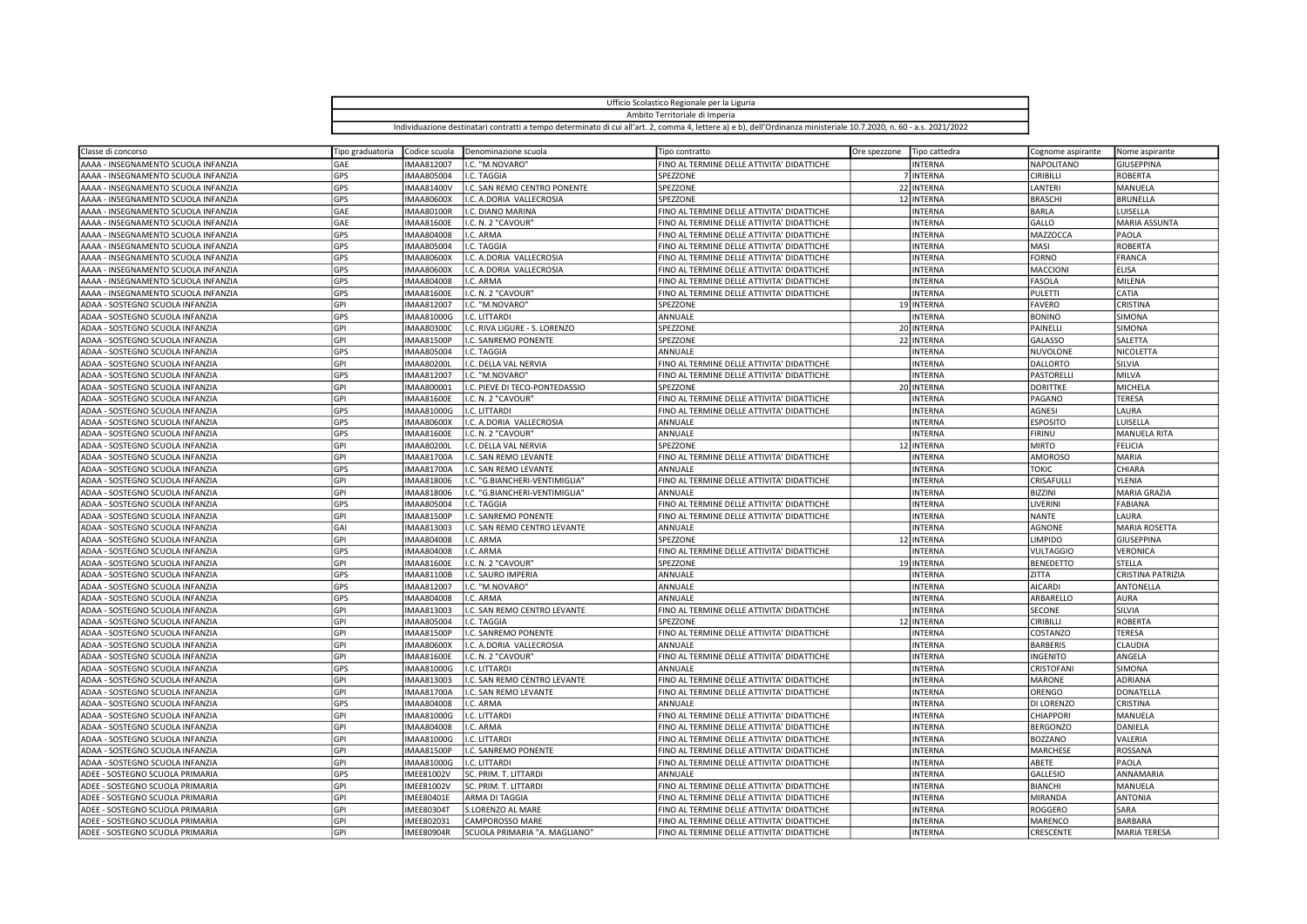| ADEE - SOSTEGNO SCUOLA PRIMARIA | GPS        | MEE806049         | <b>VALLECROSIA PIANI</b>      | ANNUALE                                    | <b>INTERNA</b> | <b>FERRIGNO</b>                        | <b>ALESSIA</b>           |
|---------------------------------|------------|-------------------|-------------------------------|--------------------------------------------|----------------|----------------------------------------|--------------------------|
| ADEE - SOSTEGNO SCUOLA PRIMARIA | GPI        | MEE80504D         | 'G.B.SOLERI"-TAGGIA           | FINO AL TERMINE DELLE ATTIVITA' DIDATTICHE | <b>INTERNA</b> | RE                                     | <b>MARIAROSA</b>         |
| ADEE - SOSTEGNO SCUOLA PRIMARIA | GPS        | MEE80504D         | 'G.B.SOLERI"-TAGGIA           | ANNUALE                                    | <b>INTERNA</b> | TUFARELLI                              | ENZA                     |
| ADEE - SOSTEGNO SCUOLA PRIMARIA | GPS        | MEE80801T         | <b>BORDIGHERA VIA PELLOUX</b> | ANNUALE                                    | <b>INTERNA</b> | <b>BRUZZESE</b>                        | <b>GABRIELLA</b>         |
| ADEE - SOSTEGNO SCUOLA PRIMARIA | GPI        | MEE80904R         | SCUOLA PRIMARIA "A. MAGLIANO" | SPEZZONE                                   | 12 INTERNA     | <b>BRUGNOLA</b>                        | SIMONA                   |
| ADEE - SOSTEGNO SCUOLA PRIMARIA | GPS        | MEE816062         | SCUOLA PRIMARIA NERVIA        | ANNUALE                                    | <b>INTERNA</b> | <b>MAGGIO</b>                          | DANIA                    |
| ADEE - SOSTEGNO SCUOLA PRIMARIA | GPS        | <b>IMEE81101N</b> | SC. PRIM. VIA GIBELLI         | ANNUALE                                    | <b>INTERNA</b> | <b>TASSI</b>                           | <b>DINO</b>              |
| ADEE - SOSTEGNO SCUOLA PRIMARIA | GPI        | <b>IMEE81202E</b> | SC. ELEM. LARGO GHIGLIA       | FINO AL TERMINE DELLE ATTIVITA' DIDATTICHE | <b>INTERNA</b> | <b>NALLI</b>                           | ALESSANDRA               |
| ADEE - SOSTEGNO SCUOLA PRIMARIA | GPI        | MEE801035         | <b>DIANO MARINA</b>           | SPEZZONE                                   | 13 INTERNA     | RAMBALDI                               | ELISABETTA               |
| ADEE - SOSTEGNO SCUOLA PRIMARIA | GPI        | <b>IMEE81802D</b> | SCUOLA PRIMARIA DI VIA VENETO | FINO AL TERMINE DELLE ATTIVITA' DIDATTICHE | <b>INTERNA</b> | <b>IPPOLITO</b>                        | CARMELA                  |
| ADEE - SOSTEGNO SCUOLA PRIMARIA | GPI        | MEE800039         | PIEVE DI TECO                 | FINO AL TERMINE DELLE ATTIVITA' DIDATTICHE | <b>INTERNA</b> | FOSSATI                                | ERIKA                    |
|                                 | GPI        | MEE80904R         | SCUOLA PRIMARIA "A. MAGLIANO" | ANNUALE                                    | <b>INTERNA</b> | AMERIO                                 | MILENA                   |
| ADEE - SOSTEGNO SCUOLA PRIMARIA |            |                   |                               |                                            |                |                                        |                          |
| ADEE - SOSTEGNO SCUOLA PRIMARIA | GPS        | IMEE801035        | <b>DIANO MARINA</b>           | ANNUALE                                    | <b>INTERNA</b> | GAGGINO                                | <b>MONICA</b>            |
| ADEE - SOSTEGNO SCUOLA PRIMARIA | GPI        | IMEE806049        | VALLECROSIA PIANI             | FINO AL TERMINE DELLE ATTIVITA' DIDATTICHE | <b>INTERNA</b> | TACCHINI                               | ANNAMARIA                |
| ADEE - SOSTEGNO SCUOLA PRIMARIA | GPI        | MEE81706T         | SCUOLA PRIMARIA S. MARTINO    | ANNUALE                                    | <b>INTERNA</b> | <b>MARINO</b>                          | GRAZIA                   |
| ADEE - SOSTEGNO SCUOLA PRIMARIA | GPI        | <b>IMEE80801T</b> | BORDIGHERA VIA PELLOUX        | FINO AL TERMINE DELLE ATTIVITA' DIDATTICHE | <b>INTERNA</b> | <b>GAGLIARDI</b>                       | BRUNELLA                 |
| ADEE - SOSTEGNO SCUOLA PRIMARIA | GPI        | MEE81305D         | ALESSANDRO VOLTA              | FINO AL TERMINE DELLE ATTIVITA' DIDATTICHE | <b>INTERNA</b> | <b>BRUNETTO</b>                        | SUSANNA                  |
| ADEE - SOSTEGNO SCUOLA PRIMARIA | GPI        | MEE801035         | <b>DIANO MARINA</b>           | FINO AL TERMINE DELLE ATTIVITA' DIDATTICHE | <b>INTERNA</b> | <b>GENUA</b>                           | SIMONA                   |
| ADEE - SOSTEGNO SCUOLA PRIMARIA | GPS        | IMEE815033        | ASQUASCIATI                   | ANNUALE                                    | INTERNA        | ALLEGRETTI                             | LAURA                    |
| ADEE - SOSTEGNO SCUOLA PRIMARIA | GPI        | <b>IMEE81101N</b> | SC. PRIM. VIA GIBELLI         | FINO AL TERMINE DELLE ATTIVITA' DIDATTICHE | <b>INTERNA</b> | <b>DAOLIO</b>                          | LAURA                    |
| ADEE - SOSTEGNO SCUOLA PRIMARIA | GPI        | MEE815033         | ASQUASCIATI                   | FINO AL TERMINE DELLE ATTIVITA' DIDATTICHE | <b>INTERNA</b> | PANEBIANCO                             | LUISELLA                 |
| ADEE - SOSTEGNO SCUOLA PRIMARIA | GPI        | <b>IMEE81706T</b> | SCUOLA PRIMARIA S. MARTINO    | FINO AL TERMINE DELLE ATTIVITA' DIDATTICHE | <b>INTERNA</b> | ABBO                                   | LUCIA                    |
| ADEE - SOSTEGNO SCUOLA PRIMARIA | GPS        | MEE81802D         | SCUOLA PRIMARIA DI VIA VENETO | ANNUALE                                    | <b>INTERNA</b> | <b>FASSINA</b>                         | <b>IRIS</b>              |
| ADEE - SOSTEGNO SCUOLA PRIMARIA | GPI        | MEE814037         | <b>RUBINO</b>                 | ANNUALE                                    | <b>INTERNA</b> | CAMPIONE                               | <b>VIRGINIA</b>          |
| ADEE - SOSTEGNO SCUOLA PRIMARIA | GPI        | <b>IMEE80304T</b> | S.LORENZO AL MARE             | ANNUALE                                    | <b>INTERNA</b> | MELISSANO                              | <b>CRISTINA</b>          |
| ADEE - SOSTEGNO SCUOLA PRIMARIA | GPS        | MEE81305D         | ALESSANDRO VOLTA              | ANNUALE                                    | <b>INTERNA</b> | <b>MAGGIO</b>                          | ANTONELLA                |
| ADEE - SOSTEGNO SCUOLA PRIMARIA | GPS        | MEE81202E         | SC. ELEM. LARGO GHIGLIA       | ANNUALE                                    | <b>INTERNA</b> | MICELI                                 | <b>MARIA ELISA</b>       |
| ADEE - SOSTEGNO SCUOLA PRIMARIA | GPI        | IMEE802031        | CAMPOROSSO MARE               | ANNUALE                                    | <b>INTERNA</b> | VILLA                                  | CHIARA                   |
| ADEE - SOSTEGNO SCUOLA PRIMARIA | GPI        | MEE814037         | <b>RUBINO</b>                 | FINO AL TERMINE DELLE ATTIVITA' DIDATTICHE | <b>INTERNA</b> | <b>TAPPA</b>                           | LAURA                    |
| ADEE - SOSTEGNO SCUOLA PRIMARIA | GPI        | MEE80304T         | S.LORENZO AL MARE             | ANNUALE                                    | <b>INTERNA</b> | <b>MARINO</b>                          | ALBA                     |
| ADEE - SOSTEGNO SCUOLA PRIMARIA | GPI        | <b>IMEE81101N</b> | SC. PRIM. VIA GIBELLI         | FINO AL TERMINE DELLE ATTIVITA' DIDATTICHE | <b>INTERNA</b> | COVELLA                                | ANGELA ROSA              |
| ADEE - SOSTEGNO SCUOLA PRIMARIA | GPI        | MEE81202E         | SC. ELEM. LARGO GHIGLIA       | FINO AL TERMINE DELLE ATTIVITA' DIDATTICHE | <b>INTERNA</b> | <b>GIRALDO</b>                         | ERICA                    |
| ADEE - SOSTEGNO SCUOLA PRIMARIA | GPI        | MEE81305D         | ALESSANDRO VOLTA              | ANNUALE                                    | <b>INTERNA</b> | <b>IORIO</b>                           | ANNA                     |
| ADEE - SOSTEGNO SCUOLA PRIMARIA | GPI        | IMEE802031        | CAMPOROSSO MARE               | ANNUALE                                    | <b>INTERNA</b> | TRAVAGLINI                             | <b>MONIA</b>             |
| ADEE - SOSTEGNO SCUOLA PRIMARIA | GPI        | MEE81002V         | SC. PRIM. T. LITTARDI         | FINO AL TERMINE DELLE ATTIVITA' DIDATTICHE | <b>INTERNA</b> | <b>AICARDI</b>                         | <b>NADIA</b>             |
|                                 | GPS        |                   |                               |                                            |                |                                        |                          |
| ADEE - SOSTEGNO SCUOLA PRIMARIA |            | MEE801035         | <b>DIANO MARINA</b>           | ANNUALE<br>ANNUALE                         | INTERNA        | <b>DE BENEDICTIS</b><br><b>AICARDI</b> | STEFANIA<br><b>NADIA</b> |
| ADEE - SOSTEGNO SCUOLA PRIMARIA | GPI        | <b>IMEE81002V</b> | SC. PRIM. T. LITTARDI         |                                            | <b>INTERNA</b> |                                        |                          |
| ADEE - SOSTEGNO SCUOLA PRIMARIA | GPI        | MEE80401E         | ARMA DI TAGGIA                | FINO AL TERMINE DELLE ATTIVITA' DIDATTICHE | <b>INTERNA</b> | <b>FONTANA</b>                         | FRANCESCO                |
| ADEE - SOSTEGNO SCUOLA PRIMARIA | GPI        | MEE80801T         | <b>BORDIGHERA VIA PELLOUX</b> | ANNUALE                                    | <b>INTERNA</b> | SANZO'                                 | <b>MAURA</b>             |
| ADEE - SOSTEGNO SCUOLA PRIMARIA | GPS        | IMEE806049        | VALLECROSIA PIANI             | ANNUALE                                    | <b>INTERNA</b> | FERRARESE                              | <b>MARIA ANTONIETTA</b>  |
| ADEE - SOSTEGNO SCUOLA PRIMARIA | GPI        | MEE814037         | RUBINO                        | ANNUALE                                    | <b>INTERNA</b> | <b>MURRO</b>                           | VIOLA                    |
| ADEE - SOSTEGNO SCUOLA PRIMARIA | GPI        | MEE80504D         | "G.B.SOLERI"-TAGGIA           | FINO AL TERMINE DELLE ATTIVITA' DIDATTICHE | <b>INTERNA</b> | <b>MANNI</b>                           | DANIELA                  |
| ADEE - SOSTEGNO SCUOLA PRIMARIA | GPI        | IMEE802031        | CAMPOROSSO MARE               | FINO AL TERMINE DELLE ATTIVITA' DIDATTICHE | <b>INTERNA</b> | <b>CERASO</b>                          | CONCETTINA               |
| ADEE - SOSTEGNO SCUOLA PRIMARIA | GPI        | MEE815033         | ASQUASCIATI                   | FINO AL TERMINE DELLE ATTIVITA' DIDATTICHE | <b>INTERNA</b> | DE MELAS                               | CARLOTTA                 |
| ADEE - SOSTEGNO SCUOLA PRIMARIA | GPS        | MEE81706T         | SCUOLA PRIMARIA S. MARTINO    | ANNUALE                                    | <b>INTERNA</b> | VALLETTA                               | MANUELA                  |
| ADEE - SOSTEGNO SCUOLA PRIMARIA | GPI        | <b>IMEE801035</b> | <b>DIANO MARINA</b>           | FINO AL TERMINE DELLE ATTIVITA' DIDATTICHE | <b>INTERNA</b> | REGIDORE                               | PAOLA                    |
| ADEE - SOSTEGNO SCUOLA PRIMARIA | GPI        | MEE81802D         | SCUOLA PRIMARIA DI VIA VENETO | FINO AL TERMINE DELLE ATTIVITA' DIDATTICHE | <b>INTERNA</b> | MARZICO                                | <b>VALERIA RITA</b>      |
| ADEE - SOSTEGNO SCUOLA PRIMARIA | GPS        | MEE81202E         | SC. ELEM. LARGO GHIGLIA       | ANNUALE                                    | <b>INTERNA</b> | <b>NERVI</b>                           | <b>SERENA</b>            |
| ADEE - SOSTEGNO SCUOLA PRIMARIA | GPI        | <b>IMEE80904R</b> | SCUOLA PRIMARIA "A. MAGLIANO" | FINO AL TERMINE DELLE ATTIVITA' DIDATTICHE | <b>INTERNA</b> | LOCATELLI                              | <b>GESSICA</b>           |
| ADEE - SOSTEGNO SCUOLA PRIMARIA | <b>GPS</b> | MEE816062         | SCUOLA PRIMARIA NERVIA        | ANNUALE                                    | <b>INTERNA</b> | CRISTIANI                              | ELENA                    |
| ADEE - SOSTEGNO SCUOLA PRIMARIA | GPI        | MEE815033         | ASQUASCIATI                   | ANNUALE                                    | <b>INTERNA</b> | GARELLO                                | SARA                     |
| ADEE - SOSTEGNO SCUOLA PRIMARIA | GPI        | IMEE806049        | <b>VALLECROSIA PIANI</b>      | FINO AL TERMINE DELLE ATTIVITA' DIDATTICHE | <b>INTERNA</b> | <b>BERTIN</b>                          | VALENTINA                |
| ADEE - SOSTEGNO SCUOLA PRIMARIA | GPS        | MEE80504D         | 'G.B.SOLERI"-TAGGIA           | ANNUALE                                    | <b>INTERNA</b> | <b>BAGLIANI</b>                        | <b>ROBERTA</b>           |
| ADEE - SOSTEGNO SCUOLA PRIMARIA | GPS        | MEE81101N         | SC. PRIM. VIA GIBELLI         | ANNUALE                                    | <b>INTERNA</b> | GABRIEL                                | MARGHERITA               |
| ADEE - SOSTEGNO SCUOLA PRIMARIA | GPI        | <b>IMEE80304T</b> | S.LORENZO AL MARE             | FINO AL TERMINE DELLE ATTIVITA' DIDATTICHE | <b>INTERNA</b> | <b>PIRRONE</b>                         | <b>ELISA</b>             |
| ADEE - SOSTEGNO SCUOLA PRIMARIA | GPI        | MEE814037         | RUBINO                        | FINO AL TERMINE DELLE ATTIVITA' DIDATTICHE | <b>INTERNA</b> | RAZZANI                                | <b>IVANA</b>             |
| ADEE - SOSTEGNO SCUOLA PRIMARIA | GPI        | MEE801035         | DIANO MARINA                  | ANNUALE                                    | <b>INTERNA</b> | VIALE                                  | <b>NADIA</b>             |
| ADEE - SOSTEGNO SCUOLA PRIMARIA | GPI        | MEE81802D         | SCUOLA PRIMARIA DI VIA VENETO | FINO AL TERMINE DELLE ATTIVITA' DIDATTICHE | <b>INTERNA</b> | LAURA                                  | PATRIZIA                 |
| ADEE - SOSTEGNO SCUOLA PRIMARIA | GPI        | MEE80504D         | 'G.B.SOLERI"-TAGGIA           | ANNUALE                                    | <b>INTERNA</b> | <b>MORENA</b>                          | MICAELA                  |
|                                 | GPI        |                   | RUBINO                        | ANNUALE                                    |                | <b>CRESPI</b>                          | CHIARA                   |
| ADEE - SOSTEGNO SCUOLA PRIMARIA |            | MEE814037         |                               |                                            | <b>INTERNA</b> |                                        |                          |
| ADEE - SOSTEGNO SCUOLA PRIMARIA | GPI        | MEE816062         | SCUOLA PRIMARIA NERVIA        | ANNUALE                                    | <b>INTERNA</b> | <b>ARCANO</b>                          | ANGELA                   |
| ADEE - SOSTEGNO SCUOLA PRIMARIA | GPI        | MEE802031         | CAMPOROSSO MARE               | INO AL TERMINE DELLE ATTIVITA' DIDATTICHE  | <b>INTERNA</b> | COZZOLINO                              | CARMEN                   |
| ADEE - SOSTEGNO SCUOLA PRIMARIA | GPI        | MEE802031         | CAMPOROSSO MARE               | ANNUALE                                    | <b>INTERNA</b> | <b>CICERI</b>                          | PAOLA                    |
| ADEE - SOSTEGNO SCUOLA PRIMARIA | GPI        | IMEE814037        | <b>RUBINO</b>                 | FINO AL TERMINE DELLE ATTIVITA' DIDATTICHE | <b>INTERNA</b> | <b>CURTI</b>                           | <b>ROBERTA</b>           |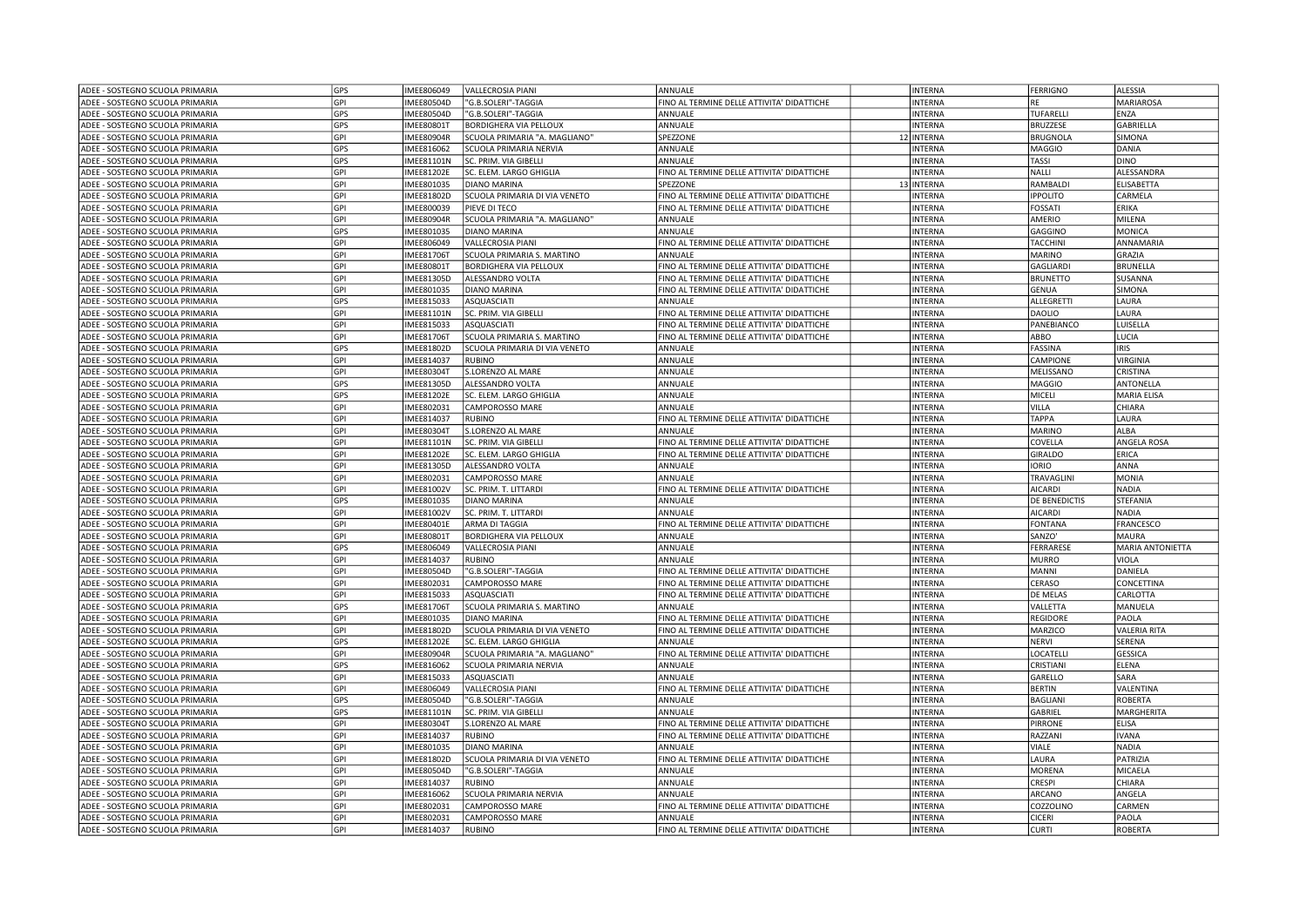| ADEE - SOSTEGNO SCUOLA PRIMARIA                                            | GPS               | <b>IMEE81101N</b>      | SC. PRIM. VIA GIBELLI                           | ANNUALE                                    | <b>INTERNA</b>               | <b>STASI</b>                       | LUIGIA            |
|----------------------------------------------------------------------------|-------------------|------------------------|-------------------------------------------------|--------------------------------------------|------------------------------|------------------------------------|-------------------|
| ADEE - SOSTEGNO SCUOLA PRIMARIA                                            | GPI               | MEE81706T              | SCUOLA PRIMARIA S. MARTINO                      | ANNUALE                                    | <b>INTERNA</b>               | <b>RIZZO</b>                       | VALENTINA         |
| ADEE - SOSTEGNO SCUOLA PRIMARIA                                            | GPI               | MEE81305D              | ALESSANDRO VOLTA                                | ANNUALE                                    | <b>INTERNA</b>               | VAGLIO                             | <b>ELISA</b>      |
| ADEE - SOSTEGNO SCUOLA PRIMARIA                                            | GPS               | MEE81202E              | SC. ELEM. LARGO GHIGLIA                         | ANNUALE                                    | <b>INTERNA</b>               | <b>BONACETO</b>                    | CRISTINA          |
| ADEE - SOSTEGNO SCUOLA PRIMARIA                                            | GPI               | MEE81101N              | SC. PRIM. VIA GIBELLI                           | INO AL TERMINE DELLE ATTIVITA' DIDATTICHE  | <b>INTERNA</b>               | <b>FRANCHINI</b>                   | PAOLA             |
| ADEE - SOSTEGNO SCUOLA PRIMARIA                                            | GPI               | MEE81202E              | SC. ELEM. LARGO GHIGLIA                         | FINO AL TERMINE DELLE ATTIVITA' DIDATTICHE | <b>INTERNA</b>               | <b>GUGLIOTTA</b>                   | <b>MARIA</b>      |
| ADEE - SOSTEGNO SCUOLA PRIMARIA                                            | GPI               | IMEE806049             | <b>VALLECROSIA PIANI</b>                        | ANNUALE                                    | <b>INTERNA</b>               | CEDRATI                            | <b>CLARA</b>      |
| ADEE - SOSTEGNO SCUOLA PRIMARIA                                            | GPI               | MEE80304T              | S.LORENZO AL MARE                               | ANNUALE                                    | <b>INTERNA</b>               | MOJOLI                             | ANGELA            |
| ADEE - SOSTEGNO SCUOLA PRIMARIA                                            | GPI               | MEE80801T              | <b>BORDIGHERA VIA PELLOUX</b>                   | ANNUALE                                    | <b>INTERNA</b>               | <b>TEDESCHI</b>                    | MONICA            |
| ADEE - SOSTEGNO SCUOLA PRIMARIA                                            | GPI               | MEE81002V              | SC. PRIM. T. LITTARDI                           | FINO AL TERMINE DELLE ATTIVITA' DIDATTICHE | <b>INTERNA</b>               | <b>GUGLIOTTA</b>                   | ROSSELLA          |
| ADEE - SOSTEGNO SCUOLA PRIMARIA                                            | GPI               | MEE801035              | <b>DIANO MARINA</b>                             | FINO AL TERMINE DELLE ATTIVITA' DIDATTICHE | <b>INTERNA</b>               | <b>DE GIOSA</b>                    | EMANUELA          |
| ADEE - SOSTEGNO SCUOLA PRIMARIA                                            | GPI               | MEE806049              | VALLECROSIA PIANI                               | FINO AL TERMINE DELLE ATTIVITA' DIDATTICHE | <b>INTERNA</b>               | PIO                                | <b>NOEMI</b>      |
| ADEE - SOSTEGNO SCUOLA PRIMARIA                                            | GPI               | IMEE801035             | <b>DIANO MARINA</b>                             | FINO AL TERMINE DELLE ATTIVITA' DIDATTICHE | <b>INTERNA</b>               | MANUELE                            | <b>SIMONETTA</b>  |
| ADEE - SOSTEGNO SCUOLA PRIMARIA                                            | GPI               | MEE814037              | <b>RUBINO</b>                                   | FINO AL TERMINE DELLE ATTIVITA' DIDATTICHE | <b>INTERNA</b>               | <b>FIORE</b>                       | MARZIA            |
| ADEE - SOSTEGNO SCUOLA PRIMARIA                                            | GPI               | MEE81101N              | SC. PRIM. VIA GIBELLI                           | FINO AL TERMINE DELLE ATTIVITA' DIDATTICHE | <b>INTERNA</b>               | CAMPAGNA                           | ORNELLA           |
| ADEE - SOSTEGNO SCUOLA PRIMARIA                                            | GPI               | MEE816062              | SCUOLA PRIMARIA NERVIA                          | ANNUALE                                    | <b>INTERNA</b>               | SEPE                               | <b>EUCLIDIA</b>   |
|                                                                            |                   |                        |                                                 |                                            |                              |                                    |                   |
| ADEE - SOSTEGNO SCUOLA PRIMARIA                                            | GPI               | MEE81101N              | SC. PRIM. VIA GIBELLI                           | ANNUALE                                    | <b>INTERNA</b>               | <b>ALBERT</b>                      | GIOVANNA          |
| ADEE - SOSTEGNO SCUOLA PRIMARIA                                            | GPI               | MEE80504D              | "G.B.SOLERI"-TAGGIA                             | ANNUALE                                    | <b>INTERNA</b>               | <b>BIANCO</b>                      | <b>JESSICA</b>    |
| ADEE - SOSTEGNO SCUOLA PRIMARIA                                            | GPI               | MEE81202E              | SC. ELEM. LARGO GHIGLIA                         | FINO AL TERMINE DELLE ATTIVITA' DIDATTICHE | <b>INTERNA</b>               | <b>GIORDANO</b>                    | PATRIZIA          |
| ADEE - SOSTEGNO SCUOLA PRIMARIA                                            | GPI               | MEE81002V              | SC. PRIM. T. LITTARDI                           | FINO AL TERMINE DELLE ATTIVITA' DIDATTICHE | <b>INTERNA</b>               | AL BEIK                            | FADIA             |
| ADEE - SOSTEGNO SCUOLA PRIMARIA                                            | GPI               | MEE80801T              | <b>BORDIGHERA VIA PELLOUX</b>                   | ANNUALE                                    | <b>INTERNA</b>               | <b>BOLOGNA</b>                     | LUCIANA           |
| ADEE - SOSTEGNO SCUOLA PRIMARIA                                            | GPI               | MEE81101N              | SC. PRIM. VIA GIBELLI                           | FINO AL TERMINE DELLE ATTIVITA' DIDATTICHE | <b>INTERNA</b>               | <b>GRAMONDO</b>                    | <b>GIADA</b>      |
| ADEE - SOSTEGNO SCUOLA PRIMARIA                                            | GPI               | MEE81202E              | SC. ELEM. LARGO GHIGLIA                         | FINO AL TERMINE DELLE ATTIVITA' DIDATTICHE | <b>INTERNA</b>               | SBRAGI                             | GIULIA            |
| ADEE - SOSTEGNO SCUOLA PRIMARIA                                            | GPI               | MEE816062              | SCUOLA PRIMARIA NERVIA                          | ANNUALE                                    | <b>INTERNA</b>               | CELENTANO                          | MARGHERITA        |
| ADEE - SOSTEGNO SCUOLA PRIMARIA                                            | GPI               | IMEE814037             | <b>RUBINO</b>                                   | FINO AL TERMINE DELLE ATTIVITA' DIDATTICHE | <b>INTERNA</b>               | <b>FRISONE</b>                     | <b>TIZIANA</b>    |
| ADEE - SOSTEGNO SCUOLA PRIMARIA                                            | GPI               | MEE80801T              | BORDIGHERA VIA PELLOUX                          | ANNUALE                                    | <b>INTERNA</b>               | <b>ADDIS</b>                       | MARINELLA         |
| ADEE - SOSTEGNO SCUOLA PRIMARIA                                            | GPI               | MEE801035              | <b>DIANO MARINA</b>                             | FINO AL TERMINE DELLE ATTIVITA' DIDATTICHE | <b>INTERNA</b>               | <b>DE MARCO</b>                    | SANTINA           |
| ADEE - SOSTEGNO SCUOLA PRIMARIA                                            | GPI               | MEE816062              | SCUOLA PRIMARIA NERVIA                          | ANNUALE                                    | <b>INTERNA</b>               | MACCARIO                           | MARIACLARA        |
| ADEE - SOSTEGNO SCUOLA PRIMARIA                                            | GPI               | MEE81101N              | SC. PRIM. VIA GIBELLI                           | FINO AL TERMINE DELLE ATTIVITA' DIDATTICHE | <b>INTERNA</b>               | <b>MORGANTI</b>                    | MICHELA           |
| ADEE - SOSTEGNO SCUOLA PRIMARIA                                            | GPI               | MEE816062              | SCUOLA PRIMARIA NERVIA                          | ANNUALE                                    | <b>INTERNA</b>               | SARRACINO                          | MICHELA           |
| EEEE - INSEGNAMENTO SCUOLA PRIMARIA                                        | GPS               | IMEE802031             | CAMPOROSSO MARE                                 | ANNUALE                                    | <b>INTERNA</b>               | <b>SOFIA</b>                       | RITA              |
| EEEE - INSEGNAMENTO SCUOLA PRIMARIA                                        | <b>GPS</b>        | MEE806049              | <b>VALLECROSIA PIANI</b>                        | FINO AL TERMINE DELLE ATTIVITA' DIDATTICHE | <b>INTERNA</b>               | RIZZA                              | GIOVANNI          |
| EEEE - INSEGNAMENTO SCUOLA PRIMARIA                                        | GPS               | MEE81305D              | ALESSANDRO VOLTA                                | FINO AL TERMINE DELLE ATTIVITA' DIDATTICHE | <b>INTERNA</b>               | SCANIO                             | <b>GIUSEPPE</b>   |
| EEEE - INSEGNAMENTO SCUOLA PRIMARIA                                        | GPS               | MEE81202E              | SC. ELEM. LARGO GHIGLIA                         | FINO AL TERMINE DELLE ATTIVITA' DIDATTICHE | <b>INTERNA</b>               | CAMPANATI                          | GIUSEPPE          |
| EEEE - INSEGNAMENTO SCUOLA PRIMARIA                                        | GPS               | MEE81802D              | SCUOLA PRIMARIA DI VIA VENETO                   | FINO AL TERMINE DELLE ATTIVITA' DIDATTICHE | <b>INTERNA</b>               | <b>RENDA</b>                       | EMANUELA          |
| EEEE - INSEGNAMENTO SCUOLA PRIMARIA                                        | GPS               | MEE801035              | <b>DIANO MARINA</b>                             | ANNUALE                                    | <b>INTERNA</b>               | <b>TEMPORIN</b>                    | <b>NATHALIE</b>   |
| EEEE - INSEGNAMENTO SCUOLA PRIMARIA                                        | GPS               | IMEE802031             | CAMPOROSSO MARE                                 | SPEZZONE                                   | 14 INTERNA                   | STEFANI                            | PATRIZIA          |
| EEEE - INSEGNAMENTO SCUOLA PRIMARIA                                        | GPS               | MEE806049              | <b>VALLECROSIA PIANI</b>                        | ANNUALE                                    | <b>INTERNA</b>               | <b>FERRARO</b>                     | LUISELLA          |
| EEEE - INSEGNAMENTO SCUOLA PRIMARIA                                        | GPS               | MEE815033              | ASQUASCIATI                                     | SPEZZONE                                   | 10 INTERNA                   | <b>BARBRUNI</b>                    | <b>GINEVRA</b>    |
| EEEE - INSEGNAMENTO SCUOLA PRIMARIA                                        | GPS               | MEE81706T              | SCUOLA PRIMARIA S. MARTINO                      | FINO AL TERMINE DELLE ATTIVITA' DIDATTICHE | <b>INTERNA</b>               | <b>TORRISI</b>                     | LOREDANA          |
| EEEE - INSEGNAMENTO SCUOLA PRIMARIA                                        | GPS               | MEE80904R              | SCUOLA PRIMARIA "A. MAGLIANO"                   | FINO AL TERMINE DELLE ATTIVITA' DIDATTICHE | <b>INTERNA</b>               | <b>SICCARDI</b>                    | CARLA             |
| EEEE - INSEGNAMENTO SCUOLA PRIMARIA                                        | GPS               | MEE816062              | SCUOLA PRIMARIA NERVIA                          | FINO AL TERMINE DELLE ATTIVITA' DIDATTICHE | <b>INTERNA</b>               | DI CARO                            | LOREDANA          |
| EEEE - INSEGNAMENTO SCUOLA PRIMARIA                                        | GPS               | MEE81305D              | ALESSANDRO VOLTA                                | ANNUALE                                    | <b>INTERNA</b>               | PIRERI                             | <b>BEATRICE</b>   |
| EEEE - INSEGNAMENTO SCUOLA PRIMARIA                                        | GPS               | MEE81802D              | SCUOLA PRIMARIA DI VIA VENETO                   | ANNUALE                                    | <b>INTERNA</b>               | CORRADENGO                         | ANGELA            |
| EEEE - INSEGNAMENTO SCUOLA PRIMARIA                                        | GPS               | MEE80304T              | S.LORENZO AL MARE                               | FINO AL TERMINE DELLE ATTIVITA' DIDATTICHE | <b>INTERNA</b>               | <b>AMORETTI</b>                    | CHIARA            |
| EEEE - INSEGNAMENTO SCUOLA PRIMARIA                                        | GPS               | MEE80401E              | ARMA DI TAGGIA                                  | FINO AL TERMINE DELLE ATTIVITA' DIDATTICHE | <b>INTERNA</b>               | D'AMBROSIO                         | <b>ANNA MARIA</b> |
| EEEE - INSEGNAMENTO SCUOLA PRIMARIA                                        | GPS               | MEE80401E              | ARMA DI TAGGIA                                  | ANNUALE                                    | <b>INTERNA</b>               | <b>MARTINO</b>                     | <b>ILARIA</b>     |
| EEEE - INSEGNAMENTO SCUOLA PRIMARIA                                        | GPS               | MEE80304T              | S.LORENZO AL MARE                               | ANNUALE                                    | <b>INTERNA</b>               | LAUDITI                            | <b>ELISA</b>      |
| EEEE - INSEGNAMENTO SCUOLA PRIMARIA                                        | GPS               | MEE816062              | SCUOLA PRIMARIA NERVIA                          | ANNUALE                                    | <b>INTERNA</b>               | <b>TODARO</b>                      | VALERIA           |
| EEEE - INSEGNAMENTO SCUOLA PRIMARIA                                        | GPS               | MEE814037              | <b>RUBINO</b>                                   | SPEZZONE                                   | 9 INTERNA                    | <b>MURGANO</b>                     | <b>EVELINE</b>    |
| EEEE - INSEGNAMENTO SCUOLA PRIMARIA                                        | GPS               | MEE800039              | PIEVE DI TECO                                   | FINO AL TERMINE DELLE ATTIVITA' DIDATTICHE | <b>INTERNA</b>               | <b>TORTELLO</b>                    | FRANCO            |
| EEEE - INSEGNAMENTO SCUOLA PRIMARIA                                        | GPS               | MEE80504D              | 'G.B.SOLERI"-TAGGIA                             | ANNUALE                                    | <b>INTERNA</b>               | DI MATTEO                          | VERONICA          |
| EEEE - INSEGNAMENTO SCUOLA PRIMARIA                                        | GPS               | MEE81101N              | SC. PRIM. VIA GIBELLI                           | FINO AL TERMINE DELLE ATTIVITA' DIDATTICHE | <b>INTERNA</b>               | <b>FAUSONE</b>                     | RAFFAELLA         |
| EEEE - INSEGNAMENTO SCUOLA PRIMARIA                                        | GPS               | MEE80904R              | SCUOLA PRIMARIA "A. MAGLIANO"                   | SPEZZONE                                   | 12 INTERNA                   | ADDUASIO                           | LINDA             |
| EEEE - INSEGNAMENTO SCUOLA PRIMARIA                                        | GPS               | MEE800039              | PIEVE DI TECO                                   | ANNUALE                                    | <b>INTERNA</b>               | MAGLIO                             | LISA              |
| EEEE - INSEGNAMENTO SCUOLA PRIMARIA                                        | GPS               | MEE81002V              | SC. PRIM. T. LITTARDI                           | ANNUALE                                    | <b>INTERNA</b>               | LUPERTO                            | PAOLA             |
| EEEE - INSEGNAMENTO SCUOLA PRIMARIA                                        | GPS               | MEE81802D              | SCUOLA PRIMARIA DI VIA VENETO                   | SPEZZONE                                   | 12 INTERNA                   | PIANTADOSI                         | SARA              |
| EEEE - INSEGNAMENTO SCUOLA PRIMARIA                                        | <b>GPS</b>        | MEE80304T              | S.LORENZO AL MARE                               | SPEZZONE                                   | 12 INTERNA                   | <b>BRACCO</b>                      | <b>ELISA</b>      |
| EEEE - INSEGNAMENTO SCUOLA PRIMARIA                                        | GPS               | MEE80904R              | SCUOLA PRIMARIA "A. MAGLIANO"                   | ANNUALE                                    | <b>INTERNA</b>               | GALLIO                             | <b>LARIA</b>      |
| EEEE - INSEGNAMENTO SCUOLA PRIMARIA                                        | GPS               | MEE80504D              | 'G.B.SOLERI"-TAGGIA                             | SPEZZONE                                   | 8 INTERNA                    | <b>FASUOLO</b>                     | VERONICA          |
| EEEE - INSEGNAMENTO SCUOLA PRIMARIA                                        | GPS               | MEE80504D              | "G.B.SOLERI"-TAGGIA                             | FINO AL TERMINE DELLE ATTIVITA' DIDATTICHE | <b>INTERNA</b>               | MINAZZO                            | <b>NADIA</b>      |
| EEEE - INSEGNAMENTO SCUOLA PRIMARIA                                        |                   |                        |                                                 |                                            |                              |                                    |                   |
|                                                                            |                   |                        |                                                 |                                            |                              |                                    |                   |
|                                                                            | GPS               | MEE814037              | RUBINO                                          | INO AL TERMINE DELLE ATTIVITA' DIDATTICHE  | <b>INTERNA</b>               | MAGINI                             | FEDERICA          |
| EEEE - INSEGNAMENTO SCUOLA PRIMARIA<br>EEEE - INSEGNAMENTO SCUOLA PRIMARIA | GPS<br><b>GPS</b> | MEE80801T<br>MEE81002V | BORDIGHERA VIA PELLOUX<br>SC. PRIM. T. LITTARDI | SPEZZONE<br>ANNUALE                        | 15 INTERNA<br><b>INTERNA</b> | <b>TORNATORE</b><br><b>FERRARA</b> | VALERIA<br>DANILA |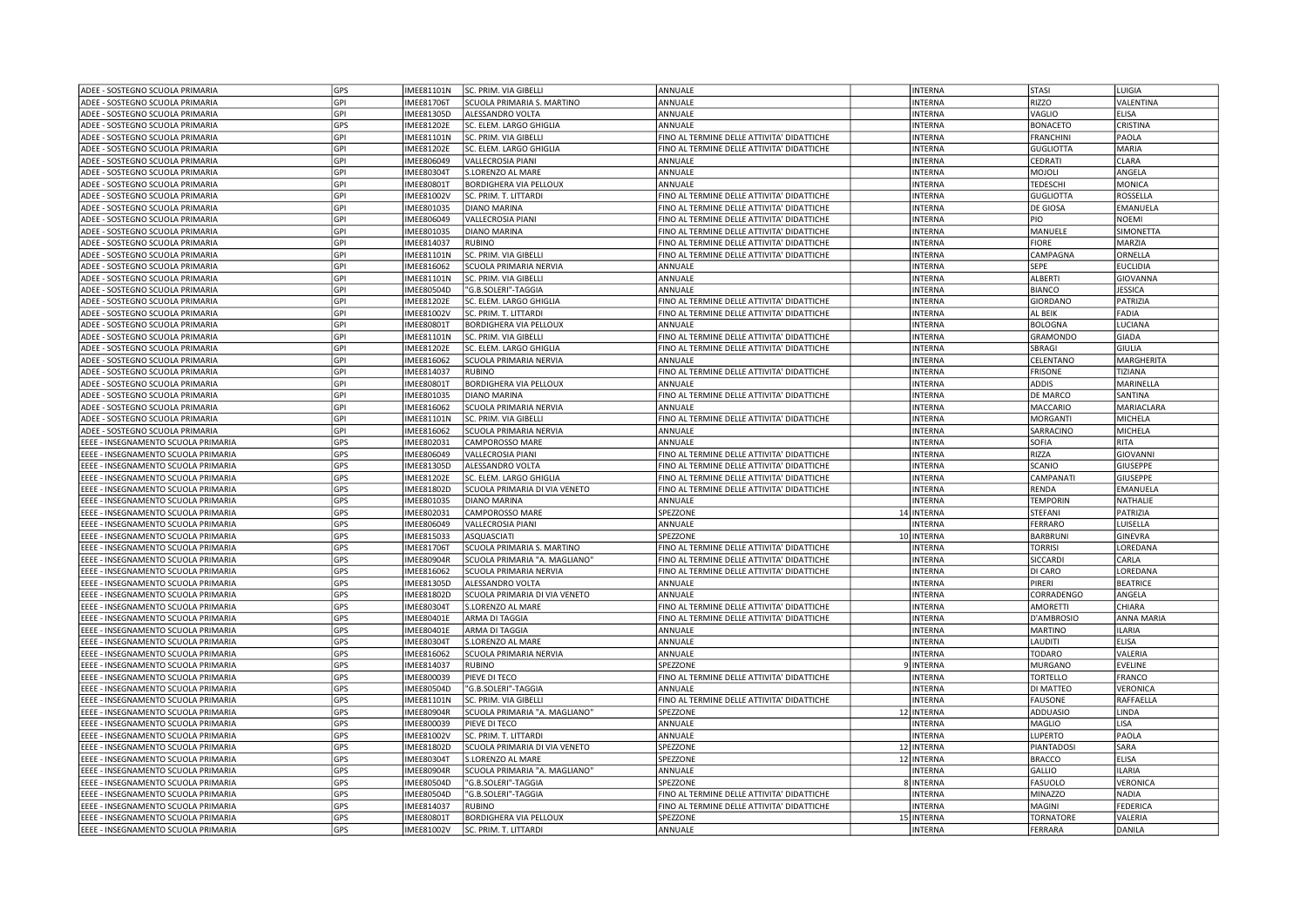| EEEE - INSEGNAMENTO SCUOLA PRIMARIA                                                                                                | GPS        | <b>IMEE81706T</b>             | SCUOLA PRIMARIA S. MARTINO                                 | FINO AL TERMINE DELLE ATTIVITA' DIDATTICHE | <b>INTERNA</b>                   | PELUSO              | <b>STEFANIA LIBERINA</b>  |
|------------------------------------------------------------------------------------------------------------------------------------|------------|-------------------------------|------------------------------------------------------------|--------------------------------------------|----------------------------------|---------------------|---------------------------|
| EEEE - INSEGNAMENTO SCUOLA PRIMARIA                                                                                                | GPS        | IMEE806049                    | <b>VALLECROSIA PIANI</b>                                   | FINO AL TERMINE DELLE ATTIVITA' DIDATTICHE | <b>INTERNA</b>                   | D'ALESSANDRO        | ROMINA                    |
| EEEE - INSEGNAMENTO SCUOLA PRIMARIA                                                                                                | GPS        | <b>IMEE816062</b>             | SCUOLA PRIMARIA NERVIA                                     | FINO AL TERMINE DELLE ATTIVITA' DIDATTICHE | <b>INTERNA</b>                   | DILORENZO           | ANNA                      |
| EEEE - INSEGNAMENTO SCUOLA PRIMARIA                                                                                                | GPS        | IMEE816062                    | SCUOLA PRIMARIA NERVIA                                     | ANNUALE                                    | <b>INTERNA</b>                   | GULLACE             | ARIANNA                   |
| EEEE - INSEGNAMENTO SCUOLA PRIMARIA                                                                                                | GPS        | <b>IMEE80904R</b>             | SCUOLA PRIMARIA "A. MAGLIANO"                              | FINO AL TERMINE DELLE ATTIVITA' DIDATTICHE | <b>INTERNA</b>                   | <b>CIPOLLONE</b>    | MILENA                    |
| EEEE - INSEGNAMENTO SCUOLA PRIMARIA                                                                                                | GPS        | MEE802031                     | CAMPOROSSO MARE                                            | ANNUALE                                    | <b>INTERNA</b>                   | <b>GUGLIELMI</b>    | <b>ELISA</b>              |
| EEEE - INSEGNAMENTO SCUOLA PRIMARIA                                                                                                | GPS        | <b>IMEE81305D</b>             | ALESSANDRO VOLTA                                           | FINO AL TERMINE DELLE ATTIVITA' DIDATTICHE | <b>INTERNA</b>                   | DE GAETANO          | GIOVANNA                  |
| EEEE - INSEGNAMENTO SCUOLA PRIMARIA                                                                                                | GPS        | <b>IMEE80304T</b>             | S.LORENZO AL MARE                                          | ANNUALE                                    | <b>INTERNA</b>                   | PINASCO             | ANNA                      |
| EEEE - INSEGNAMENTO SCUOLA PRIMARIA                                                                                                | GPS        | <b>IMEE80904R</b>             | SCUOLA PRIMARIA "A. MAGLIANO"                              | ANNUALE                                    | <b>INTERNA</b>                   | CARLI               | FRANCESCA                 |
| EEEE - INSEGNAMENTO SCUOLA PRIMARIA                                                                                                | GPS        | <b>IMEE80401E</b>             | ARMA DI TAGGIA                                             | ANNUALE                                    | <b>INTERNA</b>                   | <b>BEVAN</b>        | MARTINA                   |
| EEEE - INSEGNAMENTO SCUOLA PRIMARIA                                                                                                | GPS        | <b>IMEE81101N</b>             | SC. PRIM. VIA GIBELLI                                      | FINO AL TERMINE DELLE ATTIVITA' DIDATTICHE | <b>INTERNA</b>                   | <b>NICOLOSI</b>     | CARMELA                   |
| EEEE - INSEGNAMENTO SCUOLA PRIMARIA                                                                                                | GPS        | <b>IMEE80504D</b>             | "G.B.SOLERI"-TAGGIA                                        | ANNUALE                                    | <b>INTERNA</b>                   | CARIDI              | VALENTINA                 |
| EEEE - INSEGNAMENTO SCUOLA PRIMARIA                                                                                                | GPS        | IMEE800039                    | PIEVE DI TECO                                              | ANNUALE                                    | <b>INTERNA</b>                   | CASSINELLI          | ARMANDO                   |
| EEEE - INSEGNAMENTO SCUOLA PRIMARIA                                                                                                | GPS        | IMEE816062                    | SCUOLA PRIMARIA NERVIA                                     | ANNUALE                                    | <b>INTERNA</b>                   | CRESCENTE           | <b>CRISTINA</b>           |
| EEEE - INSEGNAMENTO SCUOLA PRIMARIA                                                                                                | GPS        | <b>IMEE80904R</b>             | SCUOLA PRIMARIA "A. MAGLIANO"                              | ANNUALE                                    | <b>INTERNA</b>                   | CAIFFA              | <b>GABRIEL</b>            |
| EEEE - INSEGNAMENTO SCUOLA PRIMARIA                                                                                                | GPS        | <b>IMEE81706T</b>             | SCUOLA PRIMARIA S. MARTINO                                 | FINO AL TERMINE DELLE ATTIVITA' DIDATTICHE | <b>INTERNA</b>                   | CARUSO              | EMANUELA                  |
| EEEE - INSEGNAMENTO SCUOLA PRIMARIA                                                                                                | GPS        | IMEE802031                    | CAMPOROSSO MARE                                            | ANNUALE                                    | <b>INTERNA</b>                   | <b>BIANCHER</b>     | <b>RITA MARIA</b>         |
| EEEE - INSEGNAMENTO SCUOLA PRIMARIA                                                                                                | <b>GPS</b> | <b>IMEE81002V</b>             | SC. PRIM. T. LITTARDI                                      | ANNUALE                                    | <b>INTERNA</b>                   | <b>BALDARI</b>      | GIORGIA                   |
| EEEE - INSEGNAMENTO SCUOLA PRIMARIA                                                                                                | GPS        | <b>IMEE80304T</b>             | <b>S.LORENZO AL MARE</b>                                   | ANNUALE                                    | <b>INTERNA</b>                   | ANTERI              | <b>ENRICA</b>             |
| EEEE - INSEGNAMENTO SCUOLA PRIMARIA                                                                                                | GPS        | IMEE802031                    | CAMPOROSSO MARE                                            | ANNUALE                                    | <b>INTERNA</b>                   | AMALBERT            | MARIA                     |
| EEEE - INSEGNAMENTO SCUOLA PRIMARIA                                                                                                | GPS        | <b>IMEE81002V</b>             | SC. PRIM. T. LITTARDI                                      | ANNUALE                                    | <b>INTERNA</b>                   | CAIRO               | <b>BARBARA</b>            |
| EEEE - INSEGNAMENTO SCUOLA PRIMARIA                                                                                                | GPS        | <b>IMEE81002V</b>             | SC. PRIM. T. LITTARDI                                      | ANNUALE                                    | <b>INTERNA</b>                   | FRAGNOLI            | ANTONIETTA                |
| EEEE - INSEGNAMENTO SCUOLA PRIMARIA                                                                                                | GPS        | <b>IMEE81002V</b>             | SC. PRIM. T. LITTARDI                                      | ANNUALE                                    | <b>INTERNA</b>                   | ERRARO              | CLARA                     |
| EEIL - INSEGNAMENTO SCUOLA PRIMARIA (LINGUA INGLESE)                                                                               | <b>GPS</b> | <b>IMEE80401E</b>             | ARMA DI TAGGIA                                             | ANNUALE                                    | <b>INTERNA</b>                   | CALVANI             | <b>ELISA</b>              |
|                                                                                                                                    |            |                               |                                                            |                                            |                                  |                     |                           |
| EEIL - INSEGNAMENTO SCUOLA PRIMARIA (LINGUA INGLESE)                                                                               | GPS        | IMEE800039                    | PIEVE DI TECO                                              | ANNUALE                                    | <b>INTERNA</b>                   | NEGLIA              | MARIA GIACINTA            |
| A001 - ARTE E IMMAGINE NELLA SCUOLA SECONDARIA DI I GRADO<br>A001 - ARTE E IMMAGINE NELLA SCUOLA SECONDARIA DI I GRADO             | GPS        | IMMM806015<br>IMMM806015      | VALLECROSIA "A.DORIA"<br>VALLECROSIA "A.DORIA"             | FINO AL TERMINE DELLE ATTIVITA' DIDATTICHE | <b>INTERNA</b><br><b>INTERNA</b> | CARBONE<br>NATTIVI  | LUISELLA                  |
|                                                                                                                                    | GPS        |                               |                                                            | ANNUALE                                    |                                  |                     | LUCIANA                   |
| A001 - ARTE E IMMAGINE NELLA SCUOLA SECONDARIA DI I GRADO                                                                          | GPS        | <b>IMMM81101L</b>             | SMS IMPERIA "N.SAURO"                                      | ANNUALE                                    | <b>INTERNA</b>                   | <b>TERESI</b>       | GIUSEPPA                  |
| A001 - ARTE E IMMAGINE NELLA SCUOLA SECONDARIA DI I GRADO                                                                          | GPS        | <b>IMMM80502A</b>             | SC.SEC. I GR."G.RUFFINI"-TAGGIA                            | FINO AL TERMINE DELLE ATTIVITA' DIDATTICHE | <b>INTERNA</b>                   | PINELLI             | LAURA                     |
| A001 - ARTE E IMMAGINE NELLA SCUOLA SECONDARIA DI I GRADO                                                                          | GPS        | MMM80401D                     | ARMA DI TAGGIA "PASTONCHI"                                 | FINO AL TERMINE DELLE ATTIVITA' DIDATTICHE | <b>INTERNA</b>                   | PIRERO              | <b>STEFANO GIUSEPPE</b>   |
| A001 - ARTE E IMMAGINE NELLA SCUOLA SECONDARIA DI I GRADO                                                                          | GPS        | IMMM80901L                    | SMS "G.BOINE"                                              | FINO AL TERMINE DELLE ATTIVITA' DIDATTICHE | <b>INTERNA</b>                   | TALLADIRA           | PAOLA                     |
| A001 - ARTE E IMMAGINE NELLA SCUOLA SECONDARIA DI I GRADO                                                                          | GPS        | IMMM81701G                    | ISTITUTO PRINCIPALE "G.PASCOLI'                            | SPEZZONE                                   | 8 INTERNA                        | ANZA                | MICAELA                   |
| A001 - ARTE E IMMAGINE NELLA SCUOLA SECONDARIA DI I GRADO                                                                          | GPS        | MMM81801B                     | VENTIMIGLIA "G.BIANCHERI"                                  | ANNUALE                                    | <b>INTERNA</b>                   | <b>VIGNALI</b>      | <b>MARZIA</b>             |
| A001 - ARTE E IMMAGINE NELLA SCUOLA SECONDARIA DI I GRADO                                                                          | GPS        | IMMM81701G                    | ISTITUTO PRINCIPALE "G.PASCOLI"                            | ANNUALE                                    | ESTERNA STESSO COMUNE            | GAMBINO             | <b>SABRINA MARIA</b>      |
| A022 - ITALIANO, STORIA, GEOGRAFIA NELLA SCUOLA SECONDARIA DGPS                                                                    |            | IMMM81101L                    | SMS IMPERIA "N.SAURO"                                      | SPEZZONE                                   | 9 INTERNA                        | <b>VIRGILLITO</b>   | GABRIELE                  |
| A022 - ITALIANO, STORIA, GEOGRAFIA NELLA SCUOLA SECONDARIA DGPS                                                                    |            |                               | MMM806015 VALLECROSIA "A.DORIA"                            | ANNUALE                                    | ESTERNA STESSO COMUNE            | MANUGUERRA          | <b>SILVIA</b>             |
| A022 - ITALIANO, STORIA, GEOGRAFIA NELLA SCUOLA SECONDARIA DGPS                                                                    |            | IMMM814014                    | SMS D. ALIGHIERI                                           | ANNUALE                                    | <b>INTERNA</b>                   | CHIUSO              | GIULIA                    |
| A022 - ITALIANO, STORIA, GEOGRAFIA NELLA SCUOLA SECONDARIA DGPS                                                                    |            | IMMM81701G                    | ISTITUTO PRINCIPALE "G.PASCOLI"                            | SPEZZONE                                   | 12 INTERNA                       | <b>SCIBELLI</b>     | ANNUNZIATA                |
| A022 - ITALIANO, STORIA, GEOGRAFIA NELLA SCUOLA SECONDARIA DGPS                                                                    |            | MMM800016                     | PIEVE DI TECO "G.GABRIELLI"                                | ANNUALE                                    | <b>INTERNA</b>                   | <b>GAROZZO</b>      | MONICA                    |
| A022 - ITALIANO, STORIA, GEOGRAFIA NELLA SCUOLA SECONDARIA DGPS                                                                    |            | IMMM81201C                    | M.NOVARO                                                   | ANNUALE                                    |                                  |                     | <b>CRISTINA</b>           |
| A022 - ITALIANO, STORIA, GEOGRAFIA NELLA SCUOLA SECONDARIA DGPS                                                                    |            |                               |                                                            |                                            | ESTERNA DIVERSO COMUNE           | CASTELLA            |                           |
| A022 - ITALIANO, STORIA, GEOGRAFIA NELLA SCUOLA SECONDARIA DGPS                                                                    |            | IMMM81001R                    | SC. SEC. I GRADO LITTARDI                                  | FINO AL TERMINE DELLE ATTIVITA' DIDATTICHE | <b>INTERNA</b>                   | VITALI              | ELENA                     |
|                                                                                                                                    |            | <b>IMMM80201T</b>             | DOLCEACQUA "G.NATTA"                                       | ANNUALE                                    | <b>INTERNA</b>                   | ASDENTE             | RAFFAELLA                 |
| A022 - ITALIANO, STORIA, GEOGRAFIA NELLA SCUOLA SECONDARIA DGPS                                                                    |            | IMMM80801R                    | <b>BORDIGHERA "G.RUFFINI"</b>                              | FINO AL TERMINE DELLE ATTIVITA' DIDATTICHE | <b>INTERNA</b>                   | <b>BONI</b>         | FRANCESCA                 |
| A022 - ITALIANO, STORIA, GEOGRAFIA NELLA SCUOLA SECONDARIA DGPS                                                                    |            | <b>IMMM80502A</b>             | SC.SEC. I GR."G.RUFFINI"-TAGGIA                            | SPEZZONE                                   | 16 INTERNA                       | DONIZZETTI          | <b>ANDREA ANNA</b>        |
| A022 - ITALIANO, STORIA, GEOGRAFIA NELLA SCUOLA SECONDARIA DGPS                                                                    |            |                               | MMM81801B VENTIMIGLIA "G.BIANCHERI"                        | ANNUALE                                    | <b>INTERNA</b>                   | CORSO               | <b>BARBARA</b>            |
| A022 - ITALIANO, STORIA, GEOGRAFIA NELLA SCUOLA SECONDARIA DGPS                                                                    |            | IMMM806015                    | VALLECROSIA "A.DORIA"                                      | ANNUALE                                    | <b>INTERNA</b>                   | PAOLINO             | <b>SIMONA</b>             |
| A022 - ITALIANO, STORIA, GEOGRAFIA NELLA SCUOLA SECONDARIA DGPS                                                                    |            | MMM800016                     | PIEVE DI TECO "G.GABRIELLI'                                | SPEZZONE                                   | 12 INTERNA                       | MOLINARI            | MARIANGELA                |
| A022 - ITALIANO, STORIA, GEOGRAFIA NELLA SCUOLA SECONDARIA DGPS                                                                    |            | MMM81601Q CAVOUR              |                                                            | FINO AL TERMINE DELLE ATTIVITA' DIDATTICHE | <b>INTERNA</b>                   | CASTELLANI          | LUANA                     |
| A022 - ITALIANO, STORIA, GEOGRAFIA NELLA SCUOLA SECONDARIA DGPS                                                                    |            | IMMM81001R                    | SC. SEC. I GRADO LITTARDI                                  | SPEZZONE                                   | 8 INTERNA                        | <b>VIRGILLITO</b>   | GABRIELE                  |
| A022 - ITALIANO, STORIA, GEOGRAFIA NELLA SCUOLA SECONDARIA DGPS                                                                    |            | <b>IMMM81701G</b>             | ISTITUTO PRINCIPALE "G.PASCOLI"                            | ANNUALE                                    | <b>INTERNA</b>                   | <b>BELLINI</b>      | GIACOMO                   |
| A022 - ITALIANO, STORIA, GEOGRAFIA NELLA SCUOLA SECONDARIA DGPS                                                                    |            | <b>IMMM80801R</b>             | <b>BORDIGHERA "G.RUFFINI"</b>                              | ANNUALE                                    | <b>INTERNA</b>                   | CELLI               | ALLEGRA                   |
| A022 - ITALIANO, STORIA, GEOGRAFIA NELLA SCUOLA SECONDARIA DGPS                                                                    |            | <b>IMMM80502A</b>             | SC.SEC. I GR."G.RUFFINI"-TAGGIA                            | ANNUALE                                    | <b>INTERNA</b>                   | <b>ALFANO</b>       | GIUSEPPE                  |
|                                                                                                                                    |            |                               |                                                            |                                            |                                  |                     |                           |
| A022 - ITALIANO, STORIA, GEOGRAFIA NELLA SCUOLA SECONDARIA DGPS                                                                    |            | MMM81601Q                     | CAVOUR                                                     | ANNUALE                                    | <b>INTERNA</b>                   | PALLESCH            | VALERIANO                 |
| A022 - ITALIANO, STORIA, GEOGRAFIA NELLA SCUOLA SECONDARIA DGPS<br>A022 - ITALIANO, STORIA, GEOGRAFIA NELLA SCUOLA SECONDARIA DGPS |            | MMM81501X NOBEL<br>IMMM80303Q | RIVA LIGURE "G.MARCONI"                                    | SPEZZONE<br>SPEZZONE                       | 14 INTERNA<br>14 INTERNA         | ANZA<br>SELVINI     | <b>STEFANO</b><br>DANIELA |
|                                                                                                                                    | <b>GPS</b> | IMMM801012                    |                                                            |                                            |                                  |                     |                           |
| A022 - ITALIANO, STORIA, GEOGRAFIA NELLA SCUOLA SECONDARIA I                                                                       |            |                               | DIANO MARINA "U.NOVARO"                                    | SPEZZONE                                   | 11 INTERNA                       | CAROZZINO           | ALESSIA                   |
| A022 - ITALIANO, STORIA, GEOGRAFIA NELLA SCUOLA SECONDARIA DGPS                                                                    |            | MMM801012                     | DIANO MARINA "U.NOVARO"                                    | ANNUALE                                    | <b>INTERNA</b>                   | <b>BONVICINO</b>    | <b>MARINA</b>             |
| A022 - ITALIANO, STORIA, GEOGRAFIA NELLA SCUOLA SECONDARIA DGPS                                                                    |            | IMMM81601Q                    | CAVOUR                                                     | ANNUALE                                    | <b>INTERNA</b>                   | MAVIGLIA            | MARIA GIOVANNA            |
| A022 - ITALIANO, STORIA, GEOGRAFIA NELLA SCUOLA SECONDARIA DGPS                                                                    |            | <b>IMMM80201T</b>             | DOLCEACQUA "G.NATTA"                                       | ANNUALE                                    | <b>INTERNA</b>                   | <b>DE SIMONI</b>    | SILVIA                    |
| A022 - ITALIANO, STORIA, GEOGRAFIA NELLA SCUOLA SECONDARIA DGPS                                                                    |            | IMMM81701G                    | ISTITUTO PRINCIPALE "G.PASCOLI"                            | ANNUALE                                    | <b>INTERNA</b>                   | BERTANI             | MYRIAM                    |
| A022 - ITALIANO, STORIA, GEOGRAFIA NELLA SCUOLA SECONDARIA DGPS                                                                    |            | <b>IMMM81801B</b>             | VENTIMIGLIA "G.BIANCHERI"                                  | ANNUALE                                    | <b>INTERNA</b>                   | MARCOGIUSEPPE       | FIORA                     |
| A022 - ITALIANO, STORIA, GEOGRAFIA NELLA SCUOLA SECONDARIA I                                                                       | 1GPS       | MMM801012                     | DIANO MARINA "U.NOVARO"                                    | ANNUALE                                    | <b>INTERNA</b>                   | GENNARI             | CHIARA                    |
| A022 - ITALIANO, STORIA, GEOGRAFIA NELLA SCUOLA SECONDARIA DGPS<br>A022 - ITALIANO, STORIA, GEOGRAFIA NELLA SCUOLA SECONDARIA DGPS |            | IMMM801012<br>IMMM81701G      | DIANO MARINA "U.NOVARO"<br>ISTITUTO PRINCIPALE "G.PASCOLI" | ANNUALE<br>ANNUALE                         | <b>INTERNA</b><br><b>INTERNA</b> | PONTICIELLO<br>LUPO | NICOLA<br>LUCIANO         |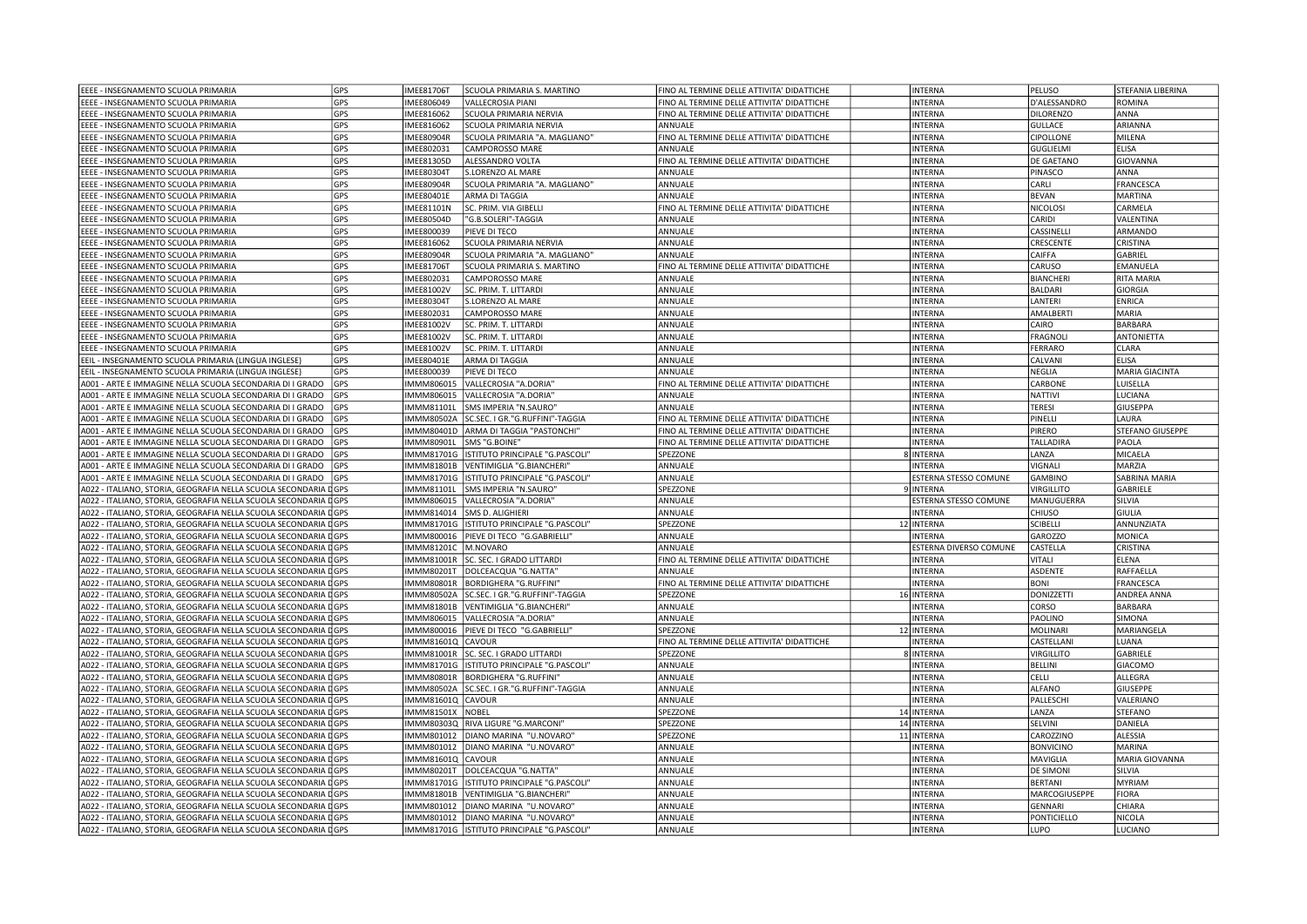| A022 - ITALIANO, STORIA, GEOGRAFIA NELLA SCUOLA SECONDARIA DGPS   |            | IMMM801012        | DIANO MARINA "U.NOVARO"            | ANNUALE                                               | <b>INTERNA</b>         | ROTOMONDO        | TATJANA                |
|-------------------------------------------------------------------|------------|-------------------|------------------------------------|-------------------------------------------------------|------------------------|------------------|------------------------|
| A022 - ITALIANO, STORIA, GEOGRAFIA NELLA SCUOLA SECONDARIA DGPS   |            | IMMM801012        | DIANO MARINA "U.NOVARO"            | ANNUALE                                               | <b>INTERNA</b>         | GRAZIANO         | GIOVANNA               |
| A023 - LINGUA ITALIANA PER DISCENTI DI LINGUA STRANIERA (ALLOCGPS |            | IMCT70300D        | C.P.I.A. PLESSO DI VENTIMIGLIA     | ANNUALE                                               | <b>INTERNA</b>         | ARDAGNA          | <b>AGLAIA</b>          |
| A030 - MUSICA NELLA SCUOLA SECONDARIA DI I GRADO                  | <b>GPS</b> | IMMM813018        | . CALVINO                          | ANNUALE                                               | <b>INTERNA</b>         | <b>BERGO</b>     | CATERINA               |
| A049 - SCIENZE MOTORIE E SPORTIVE NELLA SCUOLA SECONDARIA D GPS   |            | IMMM80401D        | ARMA DI TAGGIA "PASTONCHI"         | SPEZZONE                                              | 8 INTERNA              | TRUCCO           | ALESSANDRO             |
| A049 - SCIENZE MOTORIE E SPORTIVE NELLA SCUOLA SECONDARIA DIGPS   |            | IMMM80303Q        | RIVA LIGURE "G.MARCONI"            | ANNUALE                                               | <b>INTERNA</b>         | <b>GIACOSA</b>   | <b>VITTORIO</b>        |
| A049 - SCIENZE MOTORIE E SPORTIVE NELLA SCUOLA SECONDARIA DOGPS   |            | IMMM81701G        | ISTITUTO PRINCIPALE "G.PASCOLI"    | ANNUALE                                               | <b>INTERNA</b>         | <b>BIANCO</b>    | STEFANIA               |
| A049 - SCIENZE MOTORIE E SPORTIVE NELLA SCUOLA SECONDARIA DGPS    |            | <b>IMMM80502A</b> | SC.SEC. I GR."G.RUFFINI"-TAGGIA    | ANNUALE                                               | <b>INTERNA</b>         | BERALDI          | <b>GIOVANBATTISTA</b>  |
| A049 - SCIENZE MOTORIE E SPORTIVE NELLA SCUOLA SECONDARIA DOGPS   |            | IMMM81701G        | ISTITUTO PRINCIPALE "G.PASCOLI"    | ANNUALE                                               | ESTERNA STESSO COMUNE  | <b>IBERTO</b>    | DAVIDE                 |
| A060 - TECNOLOGIA NELLA SCUOLA SECONDARIA DI I GRADO              | <b>GPS</b> | IMMM81801B        | VENTIMIGLIA "G.BIANCHERI"          | ANNUALE                                               | <b>INTERNA</b>         | LAZZARETTI       | MAURO                  |
| A060 - TECNOLOGIA NELLA SCUOLA SECONDARIA DI I GRADO              | GPS        | IMMM801012        | DIANO MARINA "U.NOVARO"            | ANNUALE                                               | ESTERNA DIVERSO COMUNE | AGNESE           | CORRADO                |
| A060 - TECNOLOGIA NELLA SCUOLA SECONDARIA DI I GRADO              | GPS        | IMMM81001R        | SC. SEC. I GRADO LITTARDI          | SPEZZONE                                              |                        | RICCARDI         | SERENA                 |
|                                                                   |            |                   |                                    |                                                       | 10 INTERNA             |                  |                        |
| A060 - TECNOLOGIA NELLA SCUOLA SECONDARIA DI I GRADO              | GPS        | IMMM81501X        | NOBEL                              | SPEZZONE                                              | 10 INTERNA             | LANZA            | MICAELA                |
| A060 - TECNOLOGIA NELLA SCUOLA SECONDARIA DI I GRADO              | GPS        | IMMM80201T        | DOLCEACQUA "G.NATTA"               | ANNUALE                                               | <b>INTERNA</b>         | PICCOLO          | <b>ALICE</b>           |
| A060 - TECNOLOGIA NELLA SCUOLA SECONDARIA DI I GRADO              | GPS        | <b>IMCT70200N</b> | C.P.I.A. PLESSO DI IMPERIA         | ANNUALE                                               | <b>INTERNA</b>         | LAVEZZI          | ROBERTA                |
| A060 - TECNOLOGIA NELLA SCUOLA SECONDARIA DI I GRADO              | GPS        | IMMM80401D        | ARMA DI TAGGIA "PASTONCHI"         | SPEZZONE                                              | 12 INTERNA             | <b>BEGHELLO</b>  | <b>ILARIA</b>          |
| AA25 - LINGUA INGLESE E SECONDA LINGUA COMUNITARIA NELLA SOGPS    |            | IMMM81501X        | <b>NOBEL</b>                       | SPEZZONE                                              | 10 INTERNA             | <b>BARACCHIN</b> | LINDA                  |
| AA25 - LINGUA INGLESE E SECONDA LINGUA COMUNITARIA NELLA SOGPS    |            | IMMM81701G        | ISTITUTO PRINCIPALE "G.PASCOLI"    | FINO AL TERMINE DELLE ATTIVITA' DIDATTICHE            | ESTERNA STESSO COMUNE  | <b>FIORINA</b>   | ANNA                   |
| AA25 - LINGUA INGLESE E SECONDA LINGUA COMUNITARIA NELLA SOGPS    |            | IMMM80401D        | ARMA DI TAGGIA "PASTONCHI"         | SPEZZONE                                              | 8 INTERNA              | PANARIELLO       | ANNAMARIA              |
| AA25 - LINGUA INGLESE E SECONDA LINGUA COMUNITARIA NELLA SOGPS    |            | IMMM80201T        | DOLCEACQUA "G.NATTA"               | FINO AL TERMINE DELLE ATTIVITA' DIDATTICHE            | <b>INTERNA</b>         | KAABI            | SONIA                  |
| AA25 - LINGUA INGLESE E SECONDA LINGUA COMUNITARIA NELLA SOGPS    |            | IMMM81701G        | ISTITUTO PRINCIPALE "G.PASCOLI"    | FINO AL TERMINE DELLE ATTIVITA' DIDATTICHE            | <b>INTERNA</b>         | GIAMBARRASI      | <b>BENEDETTA</b>       |
| AB25 - LINGUA INGLESE E SECONDA LINGUA COMUNITARIA NELLA SOGPS    |            | IMMM81501X        | NOBEL                              | SPEZZONE                                              | 12 INTERNA             | MORETTI          | FEDERICA               |
| AB25 - LINGUA INGLESE E SECONDA LINGUA COMUNITARIA NELLA SOGPS    |            | IMMM814014        | SMS D. ALIGHIERI                   | SPEZZONE                                              | 9 INTERNA              | <b>DUBOIS</b>    | ELISABETH              |
| AB25 - LINGUA INGLESE E SECONDA LINGUA COMUNITARIA NELLA SOGPS    |            | IMMM81601Q        | CAVOUR                             | SPEZZONE                                              | 9 INTERNA              | <b>NONNIS</b>    | MARIASERENA            |
| AB25 - LINGUA INGLESE E SECONDA LINGUA COMUNITARIA NELLA SOGPS    |            | IMMM801012        | DIANO MARINA "U.NOVARO"            | ANNUALE                                               | <b>INTERNA</b>         | ABBO             | MAURIZIO               |
| AB25 - LINGUA INGLESE E SECONDA LINGUA COMUNITARIA NELLA SOGPS    |            | IMMM80801R        | <b>BORDIGHERA "G.RUFFINI"</b>      | SPEZZONE                                              | 9 INTERNA              | FASSOLA          | GABRIELLA              |
| AB25 - LINGUA INGLESE E SECONDA LINGUA COMUNITARIA NELLA SOGPS    |            | IMMM801012        | DIANO MARINA "U.NOVARO"            | ANNUALE                                               | ESTERNA DIVERSO COMUNE | VASSALLO         | MARIAGIULIA            |
| AB25 - LINGUA INGLESE E SECONDA LINGUA COMUNITARIA NELLA SOGPS    |            | IMMM80801R        | BORDIGHERA "G.RUFFINI"             | ANNUALE                                               | ESTERNA DIVERSO COMUNE | <b>MAFFONE</b>   | BARBARA                |
| AB25 - LINGUA INGLESE E SECONDA LINGUA COMUNITARIA NELLA SOGPS    |            | IMMM800016        | PIEVE DI TECO "G.GABRIELLI'        | FINO AL TERMINE DELLE ATTIVITA' DIDATTICHE            | INTERNA                | CERSOSIMO        | RITA                   |
| ADMM - SOSTEGNO SCUOLA SECONDARIA I GRADO                         | GPI        | IMMM81001R        | SC. SEC. I GRADO LITTARDI          | SPEZZONE                                              | 13 INTERNA             | CAZZADORI        | VALERIA                |
| ADMM - SOSTEGNO SCUOLA SECONDARIA I GRADO                         | GPI        | IMMM81101L        | SMS IMPERIA "N.SAURO"              | FINO AL TERMINE DELLE ATTIVITA' DIDATTICHE            | <b>INTERNA</b>         | ZITO             | GIULIA                 |
| ADMM - SOSTEGNO SCUOLA SECONDARIA I GRADO                         | GPI        | IMMM81501X        | NOBEL                              | FINO AL TERMINE DELLE ATTIVITA' DIDATTICHE            | <b>INTERNA</b>         | CANOVI           | ROBERTA                |
| ADMM - SOSTEGNO SCUOLA SECONDARIA I GRADO                         | GPI        | IMMM80303Q        | RIVA LIGURE "G.MARCONI"            | SPEZZONE                                              | 12 INTERNA             | <b>SILVESTRI</b> | CARLOTTA               |
|                                                                   |            |                   |                                    |                                                       |                        |                  |                        |
| ADMM - SOSTEGNO SCUOLA SECONDARIA I GRADO                         | GPI        | IMMM801012        | DIANO MARINA "U.NOVARO"            | FINO AL TERMINE DELLE ATTIVITA' DIDATTICHE            | <b>INTERNA</b>         | SASSO            | PIA                    |
| ADMM - SOSTEGNO SCUOLA SECONDARIA I GRADO                         | GPI        | IMMM80801R        | <b>BORDIGHERA "G.RUFFINI"</b>      | ANNUALE                                               | <b>INTERNA</b>         | <b>BLOISE</b>    | ALESSANDRO             |
| ADMM - SOSTEGNO SCUOLA SECONDARIA I GRADO                         | GPI        | IMMM814014        | <b>SMS D. ALIGHIERI</b>            | ANNUALE                                               | <b>INTERNA</b>         | DE FRANCESCHI    | <b>SIMONE</b>          |
| ADMM - SOSTEGNO SCUOLA SECONDARIA I GRADO                         | GPI        | IMMM814014        | <b>SMS D. ALIGHIERI</b>            | FINO AL TERMINE DELLE ATTIVITA' DIDATTICHE            | <b>INTERNA</b>         | SPATOLA          | FEDERICA               |
| ADMM - SOSTEGNO SCUOLA SECONDARIA I GRADO                         | GPI        | IMMM800016        | PIEVE DI TECO "G.GABRIELLI"        | SPEZZONE                                              | 15 INTERNA             | VECCHIO          | DEBORA                 |
| ADMM - SOSTEGNO SCUOLA SECONDARIA I GRADO                         | GPS        | IMMM806015        | VALLECROSIA "A.DORIA'              | ANNUALE                                               | <b>INTERNA</b>         | MAZZA            | MARIANNUNZIATA         |
| ADMM - SOSTEGNO SCUOLA SECONDARIA I GRADO                         | GPI        | IMMM806015        | VALLECROSIA "A.DORIA"              | FINO AL TERMINE DELLE ATTIVITA' DIDATTICHE            | <b>INTERNA</b>         | SPINOGLIO        | ROBERTA                |
| ADMM - SOSTEGNO SCUOLA SECONDARIA I GRADO                         | GPI        | IMMM81701G        | ISTITUTO PRINCIPALE "G.PASCOLI"    | ANNUALE                                               | <b>INTERNA</b>         | FERRARI          | ALESSANDRO             |
| ADMM - SOSTEGNO SCUOLA SECONDARIA I GRADO                         | GPI        | IMMM81801B        | VENTIMIGLIA "G.BIANCHERI"          | FINO AL TERMINE DELLE ATTIVITA' DIDATTICHE            | <b>INTERNA</b>         | ZANNI            | STEFANIA               |
| ADMM - SOSTEGNO SCUOLA SECONDARIA I GRADO                         | GPS        |                   | IMMM80303Q RIVA LIGURE "G.MARCONI" | ANNUALE                                               | <b>INTERNA</b>         | <b>BOERI</b>     | SONIA                  |
| ADMM - SOSTEGNO SCUOLA SECONDARIA I GRADO                         | GPI        | IMMM80801R        | <b>BORDIGHERA "G.RUFFINI"</b>      | FINO AL TERMINE DELLE ATTIVITA' DIDATTICHE            | <b>INTERNA</b>         | MOIO             | SILVIA                 |
| ADMM - SOSTEGNO SCUOLA SECONDARIA I GRADO                         | GPI        | IMMM81801B        | VENTIMIGLIA "G.BIANCHERI"          | ANNUALE                                               | <b>INTERNA</b>         | <b>GASTALDI</b>  | PAOLO                  |
| ADMM - SOSTEGNO SCUOLA SECONDARIA I GRADO                         | GPI        | IMMM80901L        | SMS "G.BOINE"                      | SPEZZONE                                              | 12 INTERNA             | SORRENTINO       | GIUSEPPPE              |
| ADMM - SOSTEGNO SCUOLA SECONDARIA I GRADO                         | GPI        | IMMM806015        | VALLECROSIA "A.DORIA"              | SPEZZONE                                              | 8 INTERNA              | <b>DRAMMIS</b>   | ALEXIA                 |
| ADMM - SOSTEGNO SCUOLA SECONDARIA I GRADO                         | GPI        | IMMM81601Q        | CAVOUR                             | ANNUALE                                               | <b>INTERNA</b>         | STELLACCI        | FRANCESCA              |
| ADMM - SOSTEGNO SCUOLA SECONDARIA I GRADO                         | GPI        | IMMM80201T        | DOLCEACQUA "G.NATTA"               | ANNUALE                                               | <b>INTERNA</b>         | ASSO             | ALESSANDRA             |
| ADMM - SOSTEGNO SCUOLA SECONDARIA I GRADO                         | GPI        | IMMM81201C        | M.NOVARO                           | ANNUALE                                               | <b>INTERNA</b>         | <b>BONDEH</b>    | AUGUSTINE              |
| ADMM - SOSTEGNO SCUOLA SECONDARIA I GRADO                         | GPI        | <b>IMMM81201C</b> | M.NOVARO                           | FINO AL TERMINE DELLE ATTIVITA' DIDATTICHE            | <b>INTERNA</b>         | TACCA            | MARIANNA               |
| ADMM - SOSTEGNO SCUOLA SECONDARIA I GRADO                         | GPI        | <b>IMMM80502A</b> | SC.SEC. I GR."G.RUFFINI"-TAGGIA    | SPEZZONE                                              | 15 INTERNA             | <b>GUAZZOTTI</b> | MARGHERITA             |
| ADMM - SOSTEGNO SCUOLA SECONDARIA I GRADO                         | GPS        | IMMM80401D        | ARMA DI TAGGIA "PASTONCHI"         | FINO AL TERMINE DELLE ATTIVITA' DIDATTICHE            | <b>INTERNA</b>         | <b>GUARDIANI</b> | ANDREA                 |
| ADMM - SOSTEGNO SCUOLA SECONDARIA I GRADO                         | GPS        | IMMM801012        | DIANO MARINA "U.NOVARO"            | ANNUALE                                               | <b>INTERNA</b>         | SAIA             | LUCIANO                |
| ADMM - SOSTEGNO SCUOLA SECONDARIA I GRADO                         | GPI        | IMMM81601Q CAVOUR |                                    | FINO AL TERMINE DELLE ATTIVITA' DIDATTICHE            | <b>INTERNA</b>         | <b>BECCARIA</b>  | SABRINA                |
|                                                                   | GPI        |                   |                                    |                                                       |                        |                  |                        |
| ADMM - SOSTEGNO SCUOLA SECONDARIA I GRADO                         | GPS        | IMMM81001R        | SC. SEC. I GRADO LITTARDI          | FINO AL TERMINE DELLE ATTIVITA' DIDATTICHE<br>ANNUALE | <b>INTERNA</b>         | MAMMOLA          | SALVATORE DAVIDE       |
| ADMM - SOSTEGNO SCUOLA SECONDARIA I GRADO                         |            | <b>IMMM81101L</b> | SMS IMPERIA "N.SAURO"              |                                                       | <b>INTERNA</b>         | PICERNO          | LUCIANA                |
| ADMM - SOSTEGNO SCUOLA SECONDARIA I GRADO                         | GPI        | IMMM80201T        | DOLCEACQUA "G.NATTA"               | FINO AL TERMINE DELLE ATTIVITA' DIDATTICHE            | <b>INTERNA</b>         | GAZZANO          | <b>ALESSIA</b>         |
| ADMM - SOSTEGNO SCUOLA SECONDARIA I GRADO                         | GPI        | IMMM813018        | . CALVINO                          | ANNUALE                                               | <b>INTERNA</b>         | LINARDI          | <b>MARIA ANTONELLA</b> |
| ADMM - SOSTEGNO SCUOLA SECONDARIA I GRADO                         | GPI        | IMMM80901L        | SMS "G.BOINE"                      | FINO AL TERMINE DELLE ATTIVITA' DIDATTICHE            | <b>INTERNA</b>         | GALLI            | RAFFAELLA              |
| ADMM - SOSTEGNO SCUOLA SECONDARIA I GRADO                         | GPI        | IMMM81701G        | ISTITUTO PRINCIPALE "G.PASCOLI"    | FINO AL TERMINE DELLE ATTIVITA' DIDATTICHE            | <b>INTERNA</b>         | DULBECCO         | MANUELA                |
| ADMM - SOSTEGNO SCUOLA SECONDARIA I GRADO                         | GPI        | IMMM80401D        | ARMA DI TAGGIA "PASTONCHI"         | SPEZZONE                                              | 12 INTERNA             | <b>GUAZZO</b>    | <b>ILARIA</b>          |
| ADMM - SOSTEGNO SCUOLA SECONDARIA I GRADO                         | GPI        | <b>MMM80502A</b>  | SC.SEC. I GR."G.RUFFINI"-TAGGIA    | ANNUALE                                               | <b>INTERNA</b>         | TINTERI          | CAROLA                 |
| ADMM - SOSTEGNO SCUOLA SECONDARIA I GRADO                         | GPS        | IMMM81501X NOBEL  |                                    | ANNUALE                                               | <b>INTERNA</b>         | <b>BASILICO</b>  | GABRIELLA              |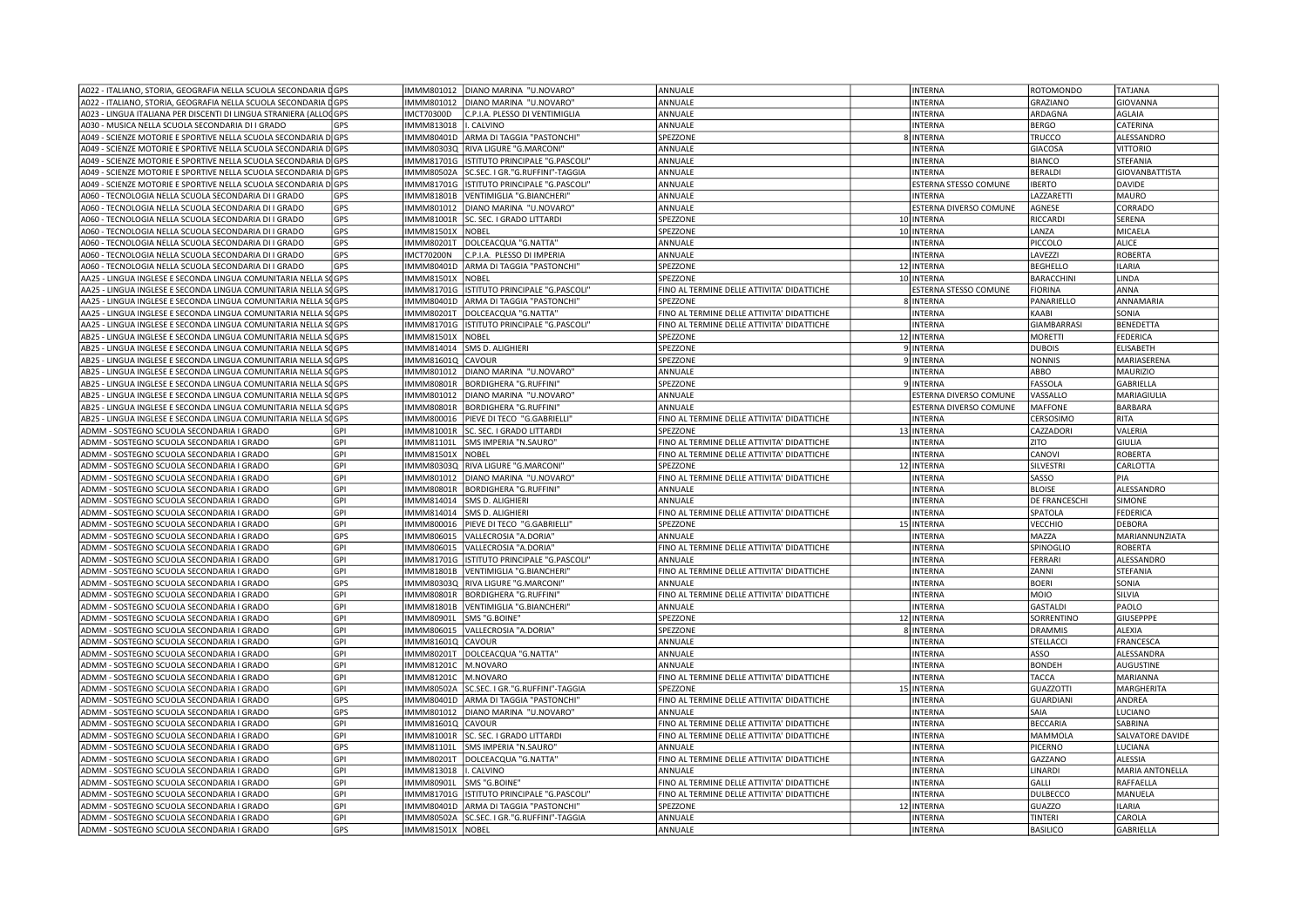|                                                                                                                                            | <b>GPI</b> | IMMM80801R                      | <b>BORDIGHERA "G.RUFFINI"</b>                     | FINO AL TERMINE DELLE ATTIVITA' DIDATTICHE | <b>INTERNA</b>            | <b>DI FRANCO</b>         | <b>DIANDRA</b>          |
|--------------------------------------------------------------------------------------------------------------------------------------------|------------|---------------------------------|---------------------------------------------------|--------------------------------------------|---------------------------|--------------------------|-------------------------|
| ADMM - SOSTEGNO SCUOLA SECONDARIA I GRADO                                                                                                  | GPI        | IMMM814014                      | SMS D. ALIGHIERI                                  | FINO AL TERMINE DELLE ATTIVITA' DIDATTICHE | <b>INTERNA</b>            | <b>LOSORGIO</b>          | SILVIA                  |
| ADMM - SOSTEGNO SCUOLA SECONDARIA I GRADO                                                                                                  | GPI        | IMMM806015                      | VALLECROSIA "A.DORIA"                             | ANNUALE                                    | INTERNA                   | <b>RULFO</b>             | VERONICA                |
| ADMM - SOSTEGNO SCUOLA SECONDARIA I GRADO                                                                                                  | GPI        | IMMM80201T                      | DOLCEACQUA "G.NATTA"                              | FINO AL TERMINE DELLE ATTIVITA' DIDATTICHE | <b>INTERNA</b>            | CASTELLANI               | <b>NOEMI</b>            |
| ADMM - SOSTEGNO SCUOLA SECONDARIA I GRADO                                                                                                  | GPI        | IMMM81501X                      | NOBEL                                             | FINO AL TERMINE DELLE ATTIVITA' DIDATTICHE | INTERNA                   | <b>URCIUOLO</b>          | <b>GRAZIA ANTONIA</b>   |
| ADMM - SOSTEGNO SCUOLA SECONDARIA I GRADO                                                                                                  | GPS        | IMMM81501X                      | NOBEL                                             | ANNUALE                                    | INTERNA                   | <b>FASCINA</b>           | <b>BIANCA NADIA</b>     |
| ADMM - SOSTEGNO SCUOLA SECONDARIA I GRADO                                                                                                  | GPI        | <b>IMMM81201C</b>               | M.NOVARO                                          | ANNUALE                                    | <b>INTERNA</b>            | <b>MAGGIOTTO</b>         | CRISTINA                |
| ADMM - SOSTEGNO SCUOLA SECONDARIA I GRADO                                                                                                  | GPI        | IMMM81801B                      | VENTIMIGLIA "G.BIANCHERI"                         | ANNUALE                                    | INTERNA                   | <b>FERRARA</b>           | FRANCESCA               |
| ADMM - SOSTEGNO SCUOLA SECONDARIA I GRADO                                                                                                  | GPI        | IMMM814014                      | SMS D. ALIGHIERI                                  | ANNUALE                                    | INTERNA                   | ROGGERO                  | ARIANNA                 |
| ADMM - SOSTEGNO SCUOLA SECONDARIA I GRADO                                                                                                  | GPI        | IMMM81701G                      | ISTITUTO PRINCIPALE "G.PASCOLI"                   | ANNUALE                                    | <b>INTERNA</b>            | DI SILVESTRO             | <b>DEBORA</b>           |
| ADMM - SOSTEGNO SCUOLA SECONDARIA I GRADO                                                                                                  | <b>GPI</b> | IMMM806015                      | VALLECROSIA "A.DORIA"                             | FINO AL TERMINE DELLE ATTIVITA' DIDATTICHE | INTERNA                   | SPANO'                   | ALESSANDRO              |
| ADMM - SOSTEGNO SCUOLA SECONDARIA I GRADO                                                                                                  | GPI        | IMMM80801F                      | BORDIGHERA "G.RUFFINI'                            | ANNUALE                                    | INTERNA                   | MALUGAN                  | CELESTINA               |
| ADMM - SOSTEGNO SCUOLA SECONDARIA I GRADO                                                                                                  | GPI        | IMMM81101L                      | SMS IMPERIA "N.SAURO"                             | FINO AL TERMINE DELLE ATTIVITA' DIDATTICHE | <b>INTERNA</b>            | PATRIGNANI               | MARA                    |
| ADMM - SOSTEGNO SCUOLA SECONDARIA I GRADO                                                                                                  | GPI        | IMMM81001R                      | SC. SEC. I GRADO LITTARDI                         | FINO AL TERMINE DELLE ATTIVITA' DIDATTICHE | INTERNA                   | GOLLO                    | PAOLO                   |
| ADMM - SOSTEGNO SCUOLA SECONDARIA I GRADO                                                                                                  | GPS        | IMMM81101L                      | SMS IMPERIA "N.SAURO"                             | ANNUALE                                    | <b>INTERNA</b>            | <b>MORO</b>              | MARCO                   |
|                                                                                                                                            |            |                                 |                                                   |                                            |                           |                          |                         |
| ADMM - SOSTEGNO SCUOLA SECONDARIA I GRADO                                                                                                  | <b>GPI</b> | IMMM813018                      | . CALVINO                                         | ANNUALE                                    | <b>INTERNA</b>            | <b>BARISCIANO</b>        | <b>UMBERTO</b>          |
| ADMM - SOSTEGNO SCUOLA SECONDARIA I GRADO                                                                                                  | GPI        | <b>IMMM81801B</b>               | VENTIMIGLIA "G.BIANCHERI'                         | FINO AL TERMINE DELLE ATTIVITA' DIDATTICHE | INTERNA                   | CANOVI                   | ALESSANDRA CAMILLA      |
| ADMM - SOSTEGNO SCUOLA SECONDARIA I GRADO                                                                                                  | GPI        | IMMM801012                      | DIANO MARINA "U.NOVARO'                           | FINO AL TERMINE DELLE ATTIVITA' DIDATTICHE | INTERNA                   | AGEN                     | CARLO                   |
| ADMM - SOSTEGNO SCUOLA SECONDARIA I GRADO                                                                                                  | GPI        | IMMM81601Q                      | CAVOUR                                            | FINO AL TERMINE DELLE ATTIVITA' DIDATTICHE | <b>INTERNA</b>            | MOLLURA                  | SARA                    |
| ADMM - SOSTEGNO SCUOLA SECONDARIA I GRADO                                                                                                  | GPI        | IMMM801012                      | DIANO MARINA "U.NOVARO'                           | ANNUALE                                    | INTERNA                   | <b>TROVATO</b>           | SEBASTIANO              |
| ADMM - SOSTEGNO SCUOLA SECONDARIA I GRADO                                                                                                  | GPI        | IMMM813018                      | . CALVINO                                         | ANNUALE                                    | INTERNA                   | GANDOLFO                 | <b>EMANUELE</b>         |
| ADMM - SOSTEGNO SCUOLA SECONDARIA I GRADO                                                                                                  | GPI        | IMMM806015                      | VALLECROSIA "A.DORIA"                             | ANNUALE                                    | <b>INTERNA</b>            | RICEVUTO                 | ZAIRA                   |
| ADMM - SOSTEGNO SCUOLA SECONDARIA I GRADO                                                                                                  | GPI        | IMMM80801R                      | BORDIGHERA "G.RUFFINI"                            | ANNUALE                                    | <b>INTERNA</b>            | <b>FONTANA</b>           | GIOVANNA                |
| ADMM - SOSTEGNO SCUOLA SECONDARIA I GRADO                                                                                                  | GPI        | IMMM814014                      | SMS D. ALIGHIERI                                  | FINO AL TERMINE DELLE ATTIVITA' DIDATTICHE | INTERNA                   | <b>CICALA</b>            | MARZIA                  |
| ADMM - SOSTEGNO SCUOLA SECONDARIA I GRADO                                                                                                  | GPI        | IMMM81801B                      | VENTIMIGLIA "G.BIANCHERI"                         | FINO AL TERMINE DELLE ATTIVITA' DIDATTICHE | <b>INTERNA</b>            | PELLEGRINO               | LORENZA                 |
| ADMM - SOSTEGNO SCUOLA SECONDARIA I GRADO                                                                                                  | GPI        | IMMM80801R                      | BORDIGHERA "G.RUFFINI"                            | FINO AL TERMINE DELLE ATTIVITA' DIDATTICHE | INTERNA                   | <b>RUSSO</b>             | SONIA                   |
| ADMM - SOSTEGNO SCUOLA SECONDARIA I GRADO                                                                                                  | GPI        | IMMM81101L                      | SMS IMPERIA "N.SAURO"                             | ANNUALE                                    | <b>INTERNA</b>            | OREGGIA                  | ROSELLA                 |
| ADMM - SOSTEGNO SCUOLA SECONDARIA I GRADO                                                                                                  | GPI        | IMMM81501X                      | NOBEL                                             | FINO AL TERMINE DELLE ATTIVITA' DIDATTICHE | <b>INTERNA</b>            | <b>BOERI</b>             | MARCO                   |
| ADMM - SOSTEGNO SCUOLA SECONDARIA I GRADO                                                                                                  | GPI        | IMMM81601Q                      | CAVOUR                                            | FINO AL TERMINE DELLE ATTIVITA' DIDATTICHE | INTERNA                   | <b>BARBERA</b>           | LUISA CARLA             |
| ADMM - SOSTEGNO SCUOLA SECONDARIA I GRADO                                                                                                  | GPI        | IMMM81101L                      | SMS IMPERIA "N.SAURO"                             | FINO AL TERMINE DELLE ATTIVITA' DIDATTICHE | INTERNA                   | GASTALDELLO              | <b>GIORGIA</b>          |
| ADMM - SOSTEGNO SCUOLA SECONDARIA I GRADO                                                                                                  | GPI        | IMMM801012                      | DIANO MARINA "U.NOVARO'                           | FINO AL TERMINE DELLE ATTIVITA' DIDATTICHE | <b>INTERNA</b>            | <b>ENRICO</b>            | ALESSANDRA              |
| ADMM - SOSTEGNO SCUOLA SECONDARIA I GRADO                                                                                                  | GPI        | IMMM80201T                      | DOLCEACQUA "G.NATTA'                              | FINO AL TERMINE DELLE ATTIVITA' DIDATTICHE | INTERNA                   | CASSINI                  | <b>DAVIDE</b>           |
| ADMM - SOSTEGNO SCUOLA SECONDARIA I GRADO                                                                                                  | GPI        | IMMM801012                      | DIANO MARINA "U.NOVARO'                           | ANNUALE                                    | <b>INTERNA</b>            | <b>MARTINI</b>           | <b>ELENA</b>            |
| ADMM - SOSTEGNO SCUOLA SECONDARIA I GRADO                                                                                                  | GPS        |                                 | NOBEL                                             |                                            |                           | REALE                    | <b>GIADA</b>            |
|                                                                                                                                            |            | IMMM81501X                      |                                                   | ANNUALE                                    | <b>INTERNA</b>            |                          |                         |
| ADMM - SOSTEGNO SCUOLA SECONDARIA I GRADO                                                                                                  | GPI        | IMMM81101L                      | SMS IMPERIA "N.SAURO"                             | ANNUALE                                    | <b>INTERNA</b>            | <b>TRACHELIO</b>         | <b>DEBORA</b>           |
| ADMM - SOSTEGNO SCUOLA SECONDARIA I GRADO                                                                                                  | GPI        | IMMM81601Q                      | CAVOUR                                            | FINO AL TERMINE DELLE ATTIVITA' DIDATTICHE | INTERNA                   | PERTILE                  | <b>FABRIZIO</b>         |
| ADMM - SOSTEGNO SCUOLA SECONDARIA I GRADO                                                                                                  | GPI        | IMMM80801R                      | <b>BORDIGHERA "G.RUFFINI"</b>                     | ANNUALE                                    | <b>INTERNA</b>            | MEZZATESTA               | <b>STEFANO</b>          |
| ADMM - SOSTEGNO SCUOLA SECONDARIA I GRADO                                                                                                  | GPI        | IMMM81501X                      | NOBEL                                             | FINO AL TERMINE DELLE ATTIVITA' DIDATTICHE | INTERNA                   | SQUILLACI                | <b>MARIA FRANCESCA</b>  |
|                                                                                                                                            | GPI        | IMMM814014                      | SMS D. ALIGHIERI                                  | FINO AL TERMINE DELLE ATTIVITA' DIDATTICHE |                           |                          | TIZIANA                 |
| ADMM - SOSTEGNO SCUOLA SECONDARIA I GRADO                                                                                                  |            |                                 |                                                   |                                            | <b>INTERNA</b>            | SPERANZA                 |                         |
| ADMM - SOSTEGNO SCUOLA SECONDARIA I GRADO                                                                                                  | GPI        | IMMM801012                      | DIANO MARINA "U.NOVARO"                           | ANNUALE                                    | <b>INTERNA</b>            | <b>BONAVERA</b>          | MAURO                   |
| ADMM - SOSTEGNO SCUOLA SECONDARIA I GRADO                                                                                                  | GPI        | IMMM81501X                      | <b>VOBEL</b>                                      | ANNUALE                                    | <b>INTERNA</b>            | <b>RANDAZZO</b>          | CORRADO                 |
| ADMM - SOSTEGNO SCUOLA SECONDARIA I GRADO                                                                                                  | GPI        | IMMM813018                      | . CALVINO                                         | ANNUALE                                    | INTERNA                   | REMOTTI                  | <b>MANUELA</b>          |
| ADMM - SOSTEGNO SCUOLA SECONDARIA I GRADO                                                                                                  | GPI        | IMMM814014                      | SMS D. ALIGHIERI                                  | FINO AL TERMINE DELLE ATTIVITA' DIDATTICHE | <b>INTERNA</b>            | LITTARDI                 | MIRELLA                 |
| ADMM - SOSTEGNO SCUOLA SECONDARIA I GRADO                                                                                                  | GPI        | IMMM81501X                      | NOBEL                                             | ANNUALE                                    | INTERNA                   | <b>BEDIN</b>             | <b>ELISIANA</b>         |
| AM56 - STRUMENTO MUSICALE NELLA SCUOLA SECONDARIA DI I GRAGPS                                                                              |            | IMMM813018                      | . CALVINO                                         | ANNUALE                                    | <b>INTERNA</b>            | MARZOLLA                 | LUCA                    |
| A007 - DISCIPLINE AUDIOVISIVE                                                                                                              | GPS        | IMIS00900Q                      | ICEO LING-SC.UMANE AMORETTI E ARTISTICO           | ANNUALE                                    | <b>INTERNA</b>            | <b>CURTI</b>             | <b>ROBERTA</b>          |
| A008 - DISCIPLINE GEOMETRICHE, ARCHITETTURA, DESIGN D'ARREDAGPS                                                                            |            | IMIS00900Q                      | LICEO LING-SC.UMANE AMORETTI E ARTISTICO          | ANNUALE                                    | INTERNA                   | <b>PERRONE</b>           | <b>MONICA</b>           |
| A008 - DISCIPLINE GEOMETRICHE, ARCHITETTURA, DESIGN D'ARREDAGPS                                                                            |            | IMIS00900Q                      | LICEO LING-SC.UMANE AMORETTI E ARTISTICO          | ANNUALE                                    | INTERNA                   | <b>BARONE</b>            | LUCA                    |
|                                                                                                                                            |            |                                 |                                                   |                                            |                           |                          |                         |
| A009 - DISCIPLINE GRAFICHE, PITTORICHE E SCENOGRAFICHE                                                                                     | GPS        | IMIS00900Q                      | LICEO LING-SC.UMANE AMORETTI E ARTISTICO          | SPEZZONE                                   | 10 INTERNA                | MALASPINA                | VALERIA                 |
| A011 - DISCIPLINE LETTERARIE E LATINO                                                                                                      | GPS        | IMPC040002                      | "G.D. CASSINI"                                    | SPEZZONE                                   | 7 INTERNA                 | SOLAZZO                  | <b>GIOVANNI</b>         |
| A011 - DISCIPLINE LETTERARIE E LATINO                                                                                                      | GPS        | IMIS00900Q                      | LICEO LING-SC.UMANE AMORETTI E ARTISTICO          | FINO AL TERMINE DELLE ATTIVITA' DIDATTICHE | <b>INTERNA</b>            | GARZILLO                 | <b>VITTORIA</b>         |
| A011 - DISCIPLINE LETTERARIE E LATINO                                                                                                      | GPS        | IMPC040002                      | "G.D. CASSINI"                                    | FINO AL TERMINE DELLE ATTIVITA' DIDATTICHE | <b>INTERNA</b>            | CAPPONI                  | <b>FERDINANDO</b>       |
| A011 - DISCIPLINE LETTERARIE E LATINO                                                                                                      | GPS        | <b>IMPS03000E</b>               | "A.APROSIO"                                       | ANNUALE                                    | <b>INTERNA</b>            | PARODI                   | <b>FRANCESCA</b>        |
| A011 - DISCIPLINE LETTERARIE E LATINO                                                                                                      | GPS        | <b>IMPS03000E</b>               | "A.APROSIO"                                       | SPEZZONE                                   | 15 INTERNA                | CONSOLI                  | <b>VIRGINIA</b>         |
| A011 - DISCIPLINE LETTERARIE E LATINO                                                                                                      | GPS        | IMPS010009                      | "G.P.VIEUSSEUX"                                   | ANNUALE                                    | <b>INTERNA</b>            | <b>DE GHETALDI</b>       | <b>ENRICO</b>           |
| A011 - DISCIPLINE LETTERARIE E LATINO                                                                                                      | GPS        | IMIS00900Q                      | LICEO LING-SC.UMANE AMORETTI E ARTISTICO          | ANNUALE                                    | INTERNA                   | <b>BARRICALLA</b>        | FABIO                   |
| A011 - DISCIPLINE LETTERARIE E LATINO                                                                                                      | GPS        | IMIS00900Q                      | LICEO LING-SC.UMANE AMORETTI E ARTISTICO          | FINO AL TERMINE DELLE ATTIVITA' DIDATTICHE | <b>INTERNA</b>            | LIMARELLI                | FRANCESCA               |
| A011 - DISCIPLINE LETTERARIE E LATINO                                                                                                      | GPS        | IMPS010009                      | "G.P.VIEUSSEUX"                                   | ANNUALE                                    | <b>INTERNA</b>            | <b>FRUET</b>             | <b>FEDERICA</b>         |
| A011 - DISCIPLINE LETTERARIE E LATINO                                                                                                      | GPS        | IMIS00900Q                      | LICEO LING-SC.UMANE AMORETTI E ARTISTICO          | FINO AL TERMINE DELLE ATTIVITA' DIDATTICHE | INTERNA                   | <b>GHIRARDI</b>          | <b>NICOLE</b>           |
| A012 - DISCIPLINE LETTERARIE NEGLI ISTITUTI DI ISTRUZIONE SECONDGPS                                                                        |            | IMIS007004                      | "C.COLOMBO"                                       | ANNUALE                                    | <b>INTERNA</b>            | PANIZZI                  | LORENZO                 |
| A012 - DISCIPLINE LETTERARIE NEGLI ISTITUTI DI ISTRUZIONE SECONDGPS                                                                        |            | IMIS006008                      | "G.RUFFINI"                                       | ANNUALE                                    | INTERNA                   | OLIVAN                   | CHIARA                  |
| A012 - DISCIPLINE LETTERARIE NEGLI ISTITUTI DI ISTRUZIONE SECONDGPS                                                                        |            | <b>IMIS00900G</b>               | LICEO LING-SC.UMANE AMORETTI E ARTISTICO          | ANNUALE                                    | INTERNA                   | VALENTE                  | VINCENZA                |
| A012 - DISCIPLINE LETTERARIE NEGLI ISTITUTI DI ISTRUZIONE SECONDGPS<br>A012 - DISCIPLINE LETTERARIE NEGLI ISTITUTI DI ISTRUZIONE SECONDGPS |            | <b>IMIS00800X</b><br>IMIS002001 | I.I.S. "G. MARCONI"<br>POLO TECNOLOGICO IMPERIESE | ANNUALE<br>ANNUALE                         | INTERNA<br><b>INTERNA</b> | VOTANO<br><b>MENDOLA</b> | GIUSY<br><b>ROBERTA</b> |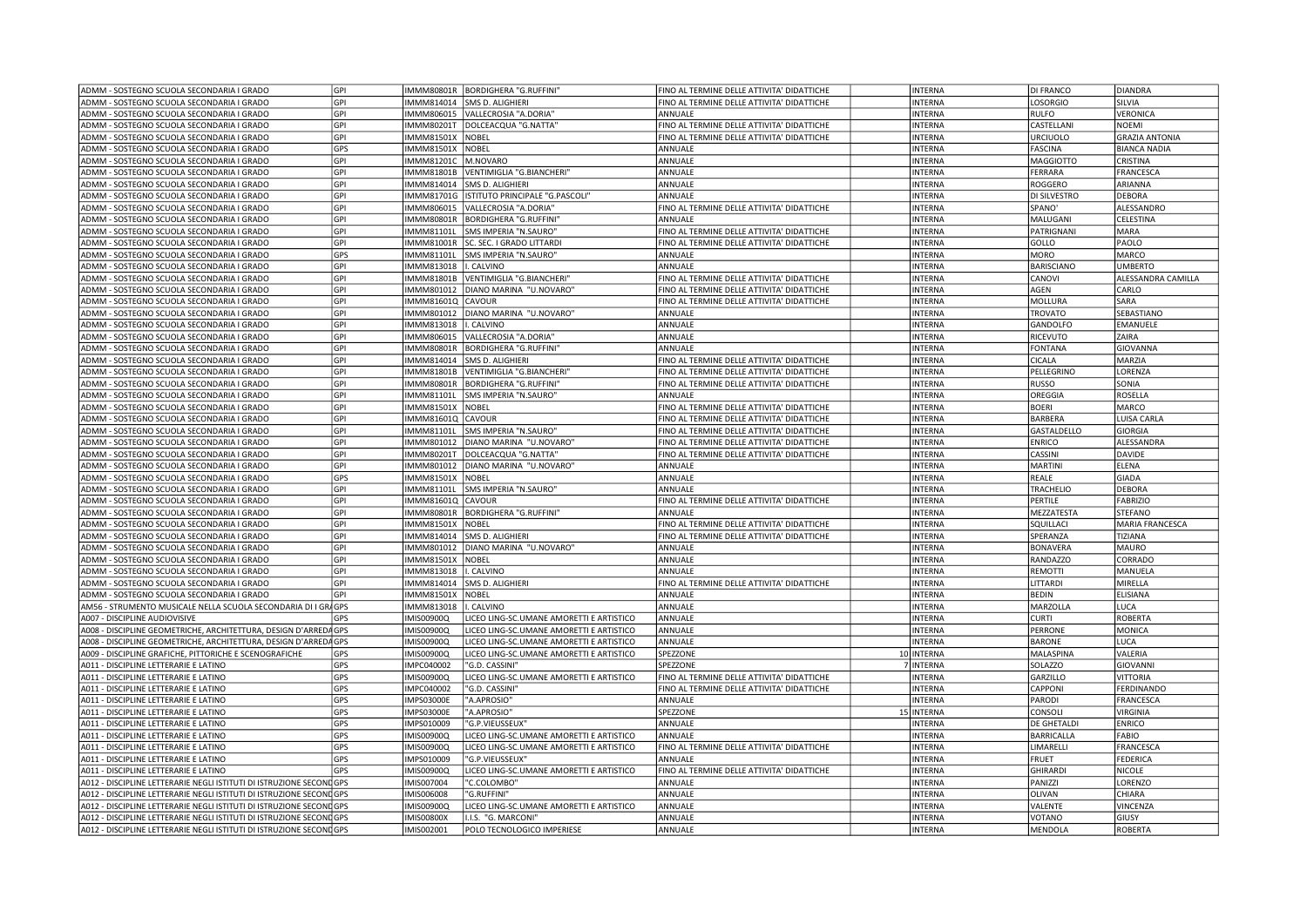| A012 - DISCIPLINE LETTERARIE NEGLI ISTITUTI DI ISTRUZIONE SECONDGPS | <b>IMIS00400L</b>        | "E.RUFFINI - D.AICARDI'                  | SPEZZONE                                   | 14 INTERNA             | LANTERI         | LINDA                  |
|---------------------------------------------------------------------|--------------------------|------------------------------------------|--------------------------------------------|------------------------|-----------------|------------------------|
| A012 - DISCIPLINE LETTERARIE NEGLI ISTITUTI DI ISTRUZIONE SECONDGPS | IMIS001005               | "FERMI-POLO-MONTALE'                     | ANNUALE                                    | <b>INTERNA</b>         | BARELLA         | <b>DAVIDE</b>          |
| A012 - DISCIPLINE LETTERARIE NEGLI ISTITUTI DI ISTRUZIONE SECONDGPS | <b>IMIS00800X</b>        | I.I.S. "G. MARCONI'                      | FINO AL TERMINE DELLE ATTIVITA' DIDATTICHE | <b>INTERNA</b>         | <b>DIGRAZIA</b> | CINZIA                 |
| A012 - DISCIPLINE LETTERARIE NEGLI ISTITUTI DI ISTRUZIONE SECONDGPS | IMIS001005               | "FERMI-POLO-MONTALE"                     | ANNUALE                                    | <b>INTERNA</b>         | <b>IZZO</b>     | RAFFAELE               |
| A012 - DISCIPLINE LETTERARIE NEGLI ISTITUTI DI ISTRUZIONE SECONDGPS | IMIS002001               | POLO TECNOLOGICO IMPERIESE               | ANNUALE                                    | <b>INTERNA</b>         | BARCELLONA      | ELENA                  |
| A012 - DISCIPLINE LETTERARIE NEGLI ISTITUTI DI ISTRUZIONE SECONDGPS | <b>IMIS00800X</b>        | I.I.S. "G. MARCONI"                      | ANNUALE                                    | <b>INTERNA</b>         | MASI            | ANGELA                 |
| A012 - DISCIPLINE LETTERARIE NEGLI ISTITUTI DI ISTRUZIONE SECONDGPS | IMIS007004               | 'C.COLOMBO"                              | ANNUALE                                    | <b>INTERNA</b>         | STEFANACHI      | TOMMASO                |
| A012 - DISCIPLINE LETTERARIE NEGLI ISTITUTI DI ISTRUZIONE SECONDGPS | IMIS002001               | POLO TECNOLOGICO IMPERIESE               | ANNUALE                                    | <b>INTERNA</b>         | <b>RUSCIGNI</b> | <b>IVANA</b>           |
| A012 - DISCIPLINE LETTERARIE NEGLI ISTITUTI DI ISTRUZIONE SECONDGPS | <b>IMIS00800X</b>        | I.I.S. "G. MARCONI'                      | ANNUALE                                    | <b>INTERNA</b>         | <b>GRASSO</b>   | CRISTINA               |
| A012 - DISCIPLINE LETTERARIE NEGLI ISTITUTI DI ISTRUZIONE SECONDGPS | IMIS001005               | "FERMI-POLO-MONTALE'                     | ANNUALE                                    | <b>INTERNA</b>         | PALMERO         | <b>MICHELE</b>         |
| A012 - DISCIPLINE LETTERARIE NEGLI ISTITUTI DI ISTRUZIONE SECONDGPS | IMIS002001               | POLO TECNOLOGICO IMPERIESE               | ANNUALE                                    | <b>INTERNA</b>         | RONCALLO        | LAURA                  |
| A012 - DISCIPLINE LETTERARIE NEGLI ISTITUTI DI ISTRUZIONE SECONDGPS | <b>IMIS00800X</b>        | I.I.S. "G. MARCONI"                      | ANNUALE                                    | <b>INTERNA</b>         | GRECO           | LUIGI                  |
| A012 - DISCIPLINE LETTERARIE NEGLI ISTITUTI DI ISTRUZIONE SECONDGPS | IMIS001005               | "FERMI-POLO-MONTALE                      | ANNUALE                                    | <b>INTERNA</b>         | <b>BARILE</b>   | <b>FABRIZIO</b>        |
| A012 - DISCIPLINE LETTERARIE NEGLI ISTITUTI DI ISTRUZIONE SECONDGPS | IMIS001005               | "FERMI-POLO-MONTALE'                     | ANNUALE                                    | <b>INTERNA</b>         | SENATORE        | VERONICA               |
| A012 - DISCIPLINE LETTERARIE NEGLI ISTITUTI DI ISTRUZIONE SECONDGPS | <b>IMIS00800X</b>        | I.I.S. "G. MARCONI'                      | ANNUALE                                    | <b>INTERNA</b>         | ZIZZA           | <b>ERMINIA</b>         |
| A015 - DISCIPLINE SANITARIE                                         | GPS<br>IMIS002001        | POLO TECNOLOGICO IMPERIESE               | SPEZZONE                                   | 16 INTERNA             | <b>CUSUMANO</b> | <b>IRENE</b>           |
| A015 - DISCIPLINE SANITARIE                                         | GPS<br>IMIS001005        | "FERMI-POLO-MONTALE'                     | SPEZZONE                                   | 8 INTERNA              | POLETTO         | LUCA                   |
| A017 - DISEGNO E STORIA DELL'ARTE NEGLI ISTITUTI DI ISTRUZIONE SGPS | IMIS006008               | 'G.RUFFINI'                              | FINO AL TERMINE DELLE ATTIVITA' DIDATTICHE | <b>INTERNA</b>         | <b>MARTINO</b>  | CATIA                  |
| A017 - DISEGNO E STORIA DELL'ARTE NEGLI ISTITUTI DI ISTRUZIONE SGPS | IMIS001005               | "FERMI-POLO-MONTALE"                     | ANNUALE                                    | <b>INTERNA</b>         | CALVI           | RITA                   |
| A017 - DISEGNO E STORIA DELL'ARTE NEGLI ISTITUTI DI ISTRUZIONE :    | <b>IMPS03000E</b><br>GPS | "A.APROSIO"                              | ANNUALE                                    | <b>INTERNA</b>         | TENUZZO         | <b>MARINA</b>          |
| A018 - FILOSOFIA E SCIENZE UMANE                                    | IMIS00900Q<br>GPS        | LICEO LING-SC.UMANE AMORETTI E ARTISTICO | FINO AL TERMINE DELLE ATTIVITA' DIDATTICHE | <b>INTERNA</b>         | <b>MARENCO</b>  | <b>ELISA</b>           |
| A018 - FILOSOFIA E SCIENZE UMANE                                    | IMIS00900Q<br>GPS        | LICEO LING-SC.UMANE AMORETTI E ARTISTICO | SPEZZONE                                   | 8 INTERNA              | SCARELLA        | <b>MARCO</b>           |
| A018 - FILOSOFIA E SCIENZE UMANE                                    | GPS<br>IMIS001005        | 'FERMI-POLO-MONTALE'                     | SPEZZONE                                   | 11 INTERNA             | MOLINARI        | <b>BEBA</b>            |
| A019 - FILOSOFIA E STORIA                                           | <b>GPS</b><br>IMIS001005 | "FERMI-POLO-MONTALE'                     | SPEZZONE                                   | 7 INTERNA              | SCHIAPPACASSE   | LUCA                   |
| A019 - FILOSOFIA E STORIA                                           | GPS<br>IMPS010009        | 'G.P.VIEUSSEUX"                          | SPEZZONE                                   | 11 INTERNA             | PULLACINO       | GIORDANA               |
| A019 - FILOSOFIA E STORIA                                           | GPS<br>IMPC040002        | 'G.D. CASSINI"                           | FINO AL TERMINE DELLE ATTIVITA' DIDATTICHE | <b>INTERNA</b>         | PILADE          | FRANCESCA              |
| A019 - FILOSOFIA E STORIA                                           | GPS<br>IMIS00900Q        | LICEO LING-SC.UMANE AMORETTI E ARTISTICO | SPEZZONE                                   | 9 INTERNA              | MELLINI         | SERENA                 |
| A019 - FILOSOFIA E STORIA                                           | GPS<br>IMPS010009        | 'G.P.VIEUSSEUX"                          | FINO AL TERMINE DELLE ATTIVITA' DIDATTICHE | <b>INTERNA</b>         | LAVAGGI         | <b>MARCO</b>           |
| A019 - FILOSOFIA E STORIA                                           | GPS<br>IMIS007004        | 'C.COLOMBO"                              | ANNUALE                                    | <b>INTERNA</b>         | <b>TIROTTO</b>  | NICOLA                 |
| A019 - FILOSOFIA E STORIA                                           | GPS<br><b>IMPS03000E</b> | "A.APROSIO"                              | ANNUALE                                    | ESTERNA STESSO COMUNE  | LUPI            | <b>ROMANO</b>          |
| A019 - FILOSOFIA E STORIA                                           | GPS<br>IMIS00900Q        | LICEO LING-SC.UMANE AMORETTI E ARTISTICO | ANNUALE                                    | <b>INTERNA</b>         | <b>RONCOLI</b>  | MANUELA                |
| A019 - FILOSOFIA E STORIA                                           | GPS<br>IMIS007004        | 'C.COLOMBO"                              | ANNUALE                                    | <b>INTERNA</b>         | <b>RESTELLI</b> | MANUELA                |
| A020 - FISICA                                                       | GPS<br>IMIS002001        | POLO TECNOLOGICO IMPERIESE               | SPEZZONE                                   | 9 INTERNA              | SAVINI          | MARCO                  |
| A020 - FISICA                                                       | GPS<br>IMIS007004        | 'C.COLOMBO"                              | SPEZZONE                                   | 12 INTERNA             | CAVA            | SERENA                 |
| A020 - FISICA                                                       | GPS<br>IMIS001005        | 'FERMI-POLO-MONTALE'                     | SPEZZONE                                   | 8 INTERNA              | <b>MURATORE</b> | ERIC                   |
| A020 - FISICA                                                       | GPS<br>IMIS006008        | 'G.RUFFINI"                              | ANNUALE                                    | <b>INTERNA</b>         | <b>TORELLO</b>  | <b>ROBERT</b>          |
| A021 - GEOGRAFIA                                                    | GPS<br>IMIS007004        | 'C.COLOMBO'                              | SPEZZONE                                   | 10 INTERNA             | <b>BERTONE</b>  | ILARIA                 |
| A021 - GEOGRAFIA                                                    | GPS<br>IMIS002001        | POLO TECNOLOGICO IMPERIESE               | FINO AL TERMINE DELLE ATTIVITA' DIDATTICHE | <b>INTERNA</b>         | MELLO           | ANDREA                 |
| A026 - MATEMATICA                                                   | GPS<br><b>IMIS00800X</b> | I.I.S. "G. MARCONI"                      | ANNUALE                                    | <b>INTERNA</b>         | SALCUNI         | ODILIA                 |
| A026 - MATEMATICA                                                   | GPS<br>IMIS002001        | POLO TECNOLOGICO IMPERIESE               | FINO AL TERMINE DELLE ATTIVITA' DIDATTICHE | <b>INTERNA</b>         | <b>ADROVIC</b>  | MADLENA                |
| A026 - MATEMATICA                                                   | GPS<br>IMIS006008        | 'G.RUFFINI"                              | FINO AL TERMINE DELLE ATTIVITA' DIDATTICHE | INTERNA                | TIRELLI         | <b>STEFANIA</b>        |
| A026 - MATEMATICA                                                   | GPS<br>IMIS001005        | "FERMI-POLO-MONTALE"                     | SPEZZONE                                   | 13 INTERNA             | ALLAVENA        | LUCA                   |
| A026 - MATEMATICA                                                   | GPS<br>IMIS006008        | 'G.RUFFINI"                              | ANNUALE                                    | <b>INTERNA</b>         | DUC             | <b>ROBERTO</b>         |
| A026 - MATEMATICA                                                   | GPS<br><b>IMIS00400L</b> | 'E.RUFFINI - D.AICARDI"                  | ANNUALE                                    | ESTERNA DIVERSO COMUNE | <b>REFFO</b>    | <b>MARIE CHRISTINE</b> |
| A027 - MATEMATICA E FISICA                                          | GPS<br>IMPS010009        | 'G.P.VIEUSSEUX"                          | ANNUALE                                    | ESTERNA STESSO COMUNE  | <b>AMORETTI</b> | <b>FABRIZIO</b>        |
| A027 - MATEMATICA E FISICA                                          | GPS<br><b>IMPS03000E</b> | "A.APROSIO"                              | ANNUALE                                    | <b>INTERNA</b>         | SANTANGELO      | SALVATORE              |
| A027 - MATEMATICA E FISICA                                          | GPS<br>IMIS00900Q        | LICEO LING-SC.UMANE AMORETTI E ARTISTICO | ANNUALE                                    | <b>INTERNA</b>         | PAOLINO         | LAURA                  |
| A027 - MATEMATICA E FISICA                                          | GPS<br>IMIS001005        | 'FERMI-POLO-MONTALE"                     | ANNUALE                                    | <b>INTERNA</b>         | <b>BOTTINI</b>  | MAURO                  |
| A027 - MATEMATICA E FISICA                                          | GPS<br>IMIS00900Q        | LICEO LING-SC.UMANE AMORETTI E ARTISTICO | FINO AL TERMINE DELLE ATTIVITA' DIDATTICHE | <b>INTERNA</b>         | <b>MERLINO</b>  | ALESSANDRA             |
| A027 - MATEMATICA E FISICA                                          | GPS<br>IMIS00900Q        | LICEO LING-SC.UMANE AMORETTI E ARTISTICO | ANNUALE                                    | <b>INTERNA</b>         | <b>SURACE</b>   | <b>ELISA</b>           |
| A027 - MATEMATICA E FISICA                                          | GPS<br><b>IMPS03000E</b> | 'A.APROSIO"                              | ANNUALE                                    | <b>INTERNA</b>         | CASTELLANA      | <b>MARTINA</b>         |
| A027 - MATEMATICA E FISICA                                          | GPS<br>IMIS00900Q        | LICEO LING-SC.UMANE AMORETTI E ARTISTICO | ANNUALE                                    | <b>INTERNA</b>         | D'IORIO         | CAMILLA                |
| A027 - MATEMATICA E FISICA                                          | GPS<br><b>IMPS03000E</b> | "A.APROSIO"                              | ANNUALE                                    | <b>INTERNA</b>         | PESCO           | SIMONE                 |
| A034 - SCIENZE E TECNOLOGIE CHIMICHE                                | GPS<br><b>IMIS00800X</b> | I.I.S. "G. MARCONI"                      | SPEZZONE                                   | 11 INTERNA             | MAURIZIO        | FEDERICA               |
| A034 - SCIENZE E TECNOLOGIE CHIMICHE                                | GPS<br>IMIS007004        | "C.COLOMBO"                              | ANNUALE                                    | <b>INTERNA</b>         | <b>GIORDANO</b> | MARIANTONIETTA         |
| A034 - SCIENZE E TECNOLOGIE CHIMICHE                                | GPS<br>IMIS002001        | POLO TECNOLOGICO IMPERIESE               | FINO AL TERMINE DELLE ATTIVITA' DIDATTICHE | <b>INTERNA</b>         | <b>MERANO</b>   | CARLO                  |
| A034 - SCIENZE E TECNOLOGIE CHIMICHE                                | GPS<br><b>IMIS00800X</b> | I.I.S. "G. MARCONI"                      | ANNUALE                                    | ESTERNA STESSO COMUNE  | SORGENTONI      | VALERIO                |
| A034 - SCIENZE E TECNOLOGIE CHIMICHE                                | GPS<br>IMIS007004        | "C.COLOMBO"                              | SPEZZONE                                   | 17 INTERNA             | CAVADINI        | <b>FRANCESCA</b>       |
| A034 - SCIENZE E TECNOLOGIE CHIMICHE                                | GPS<br>IMIS007004        | 'C.COLOMBO"                              | FINO AL TERMINE DELLE ATTIVITA' DIDATTICHE | <b>INTERNA</b>         | PALOMBO         | GABRIELE               |
| A037 - SCIENZE E TECNOLOGIE DELLE COSTRUZIONI TECNOLOGIE E TEGPS    | IMIS002001               | POLO TECNOLOGICO IMPERIESE               | SPEZZONE                                   | 9 INTERNA              | PACE            | VALERIO                |
| A037 - SCIENZE E TECNOLOGIE DELLE COSTRUZIONI TECNOLOGIE E TEGPS    | IMIS006008               | "G.RUFFINI"                              | SPEZZONE                                   | 8 INTERNA              | PACE            | VALERIO                |
| A037 - SCIENZE E TECNOLOGIE DELLE COSTRUZIONI TECNOLOGIE E TEGPS    | IMIS001005               | 'FERMI-POLO-MONTALE'                     | FINO AL TERMINE DELLE ATTIVITA' DIDATTICHE | <b>INTERNA</b>         | RENZI           | ALBERTO ADONAI         |
| A037 - SCIENZE E TECNOLOGIE DELLE COSTRUZIONI TECNOLOGIE E TEGPS    | IMIS001005               | "FERMI-POLO-MONTALE'                     | ANNUALE                                    | <b>INTERNA</b>         | MEZZATESTA      | FRANCESCO              |
| A037 - SCIENZE E TECNOLOGIE DELLE COSTRUZIONI TECNOLOGIE E TEGPS    | <b>IMIS00800X</b>        | I.I.S. "G. MARCONI'                      | SPEZZONE                                   | 9 INTERNA              | <b>BERTON</b>   | PATRIZIA               |
|                                                                     |                          |                                          |                                            |                        |                 |                        |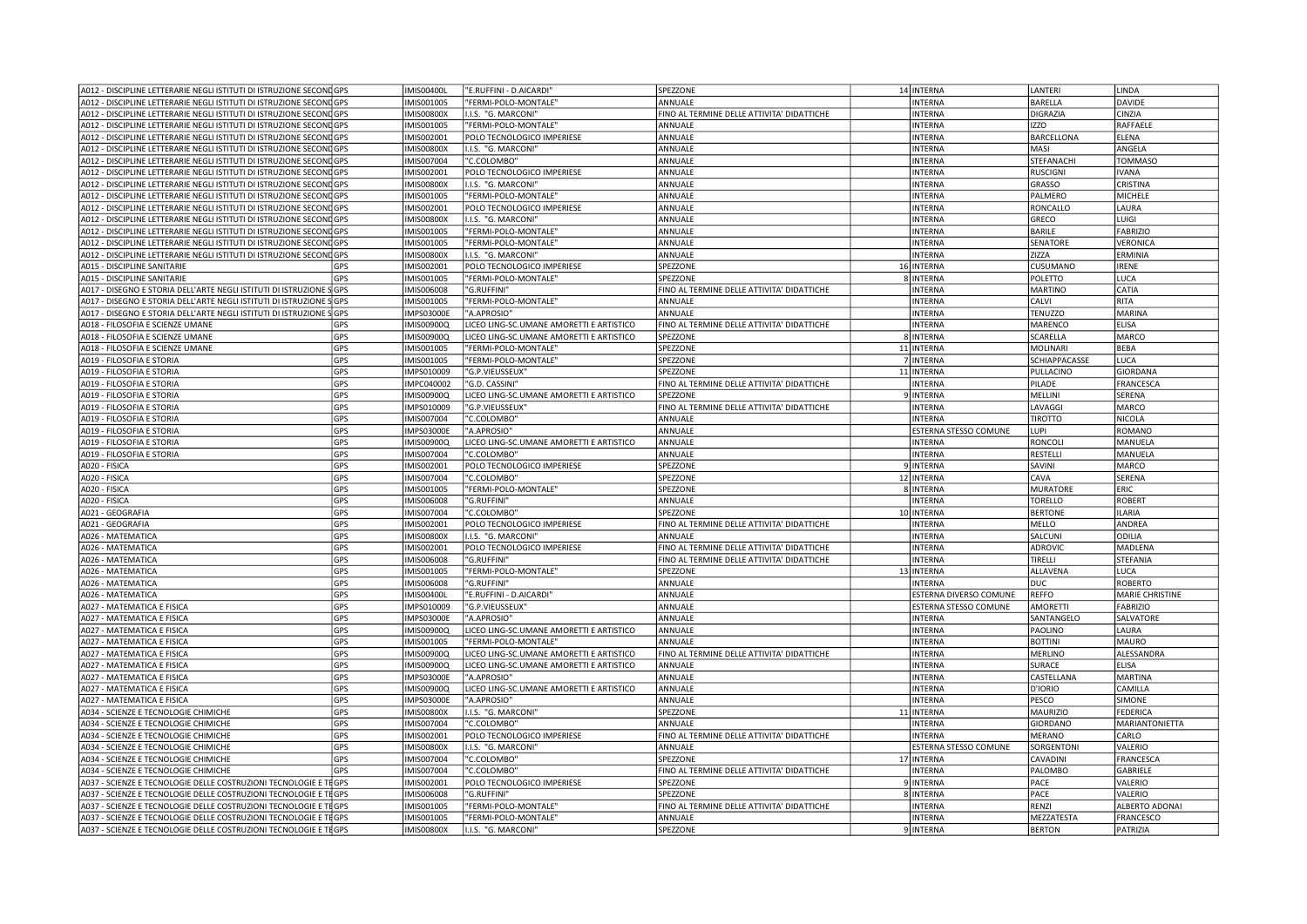| A040 - SCIENZE E TECNOLOGIE ELETTRICHE ED ELETTRONICHE              | GPS        | <b>IMIS00800X</b> | I.I.S. "G. MARCONI'                      | ANNUALE                                    | <b>INTERNA</b>               | <b>DI CROSTA</b>  | <b>ENRICO</b>            |
|---------------------------------------------------------------------|------------|-------------------|------------------------------------------|--------------------------------------------|------------------------------|-------------------|--------------------------|
| A040 - SCIENZE E TECNOLOGIE ELETTRICHE ED ELETTRONICHE              | GPS        | IMIS002001        | POLO TECNOLOGICO IMPERIESE               | ANNUALE                                    | <b>INTERNA</b>               | <b>BALESTRA</b>   | <b>DIEGO</b>             |
| A040 - SCIENZE E TECNOLOGIE ELETTRICHE ED ELETTRONICHE              | GPS        | <b>IMIS00800X</b> | I.I.S. "G. MARCONI"                      | ANNUALE                                    | <b>INTERNA</b>               | CATANIA           | <b>ANTONIO</b>           |
| A041 - SCIENZE E TECNOLOGIE INFORMATICHE                            | GPS        | IMIS002001        | POLO TECNOLOGICO IMPERIESE               | ANNUALE                                    | <b>ESTERNA STESSO COMUNE</b> | <b>FICCA</b>      | LUCA                     |
| A041 - SCIENZE E TECNOLOGIE INFORMATICHE                            | GPS        | IMIS00400L        | "E.RUFFINI - D.AICARDI'                  | ANNUALE                                    | ESTERNA DIVERSO COMUNE       | <b>BALLATORE</b>  | PIERLUIGI                |
| A041 - SCIENZE E TECNOLOGIE INFORMATICHE                            | GPS        | IMIS007004        | "C.COLOMBO"                              | ANNUALE                                    | <b>INTERNA</b>               | <b>SCIONTI</b>    | FRANCESCO                |
| A041 - SCIENZE E TECNOLOGIE INFORMATICHE                            | GPS        | <b>IMIS00400L</b> | "E.RUFFINI - D.AICARDI'                  | ANNUALE                                    | INTERNA                      | <b>ALAIMO</b>     | PIERO                    |
| A041 - SCIENZE E TECNOLOGIE INFORMATICHE                            | GPS        | IMIS002001        | POLO TECNOLOGICO IMPERIESE               | SPEZZONE                                   | 12 INTERNA                   | <b>MERLO</b>      | FABIO                    |
| A041 - SCIENZE E TECNOLOGIE INFORMATICHE                            | GPS        | IMIS007004        | "C.COLOMBO"                              | ANNUALE                                    | <b>INTERNA</b>               | <b>DE PAOLA</b>   | <b>FRANCESCO</b>         |
| A042 - SCIENZE E TECNOLOGIE MECCANICHE                              | GPS        | <b>IMIS00800X</b> | I.I.S. "G. MARCONI'                      | ANNUALE                                    | <b>INTERNA</b>               | <b>AGRATI</b>     | LUCA                     |
| A042 - SCIENZE E TECNOLOGIE MECCANICHE                              | GPS        | IMIS00800X        | I.I.S. "G. MARCONI'                      | ANNUALE                                    | <b>INTERNA</b>               | FABIANO           | LUCIA                    |
| A045 - SCIENZE ECONOMICO-AZIENDALI                                  | GPS        |                   | "FERMI-POLO-MONTALE"                     | ANNUALE                                    | <b>INTERNA</b>               | <b>DEMARIA</b>    | ERIKA                    |
|                                                                     |            | IMIS001005        |                                          |                                            |                              |                   |                          |
| A045 - SCIENZE ECONOMICO-AZIENDALI                                  | GPS        | <b>IMTD00651X</b> | RUFFINI - SERALE AFM E CAT               | SPEZZONE                                   | 8 INTERNA                    | SASSO             | SIMONE                   |
| A045 - SCIENZE ECONOMICO-AZIENDALI                                  | GPS        | IMIS006008        | "G.RUFFINI"                              | FINO AL TERMINE DELLE ATTIVITA' DIDATTICHE | INTERNA                      | PICCARDO          | CHIARA                   |
| A045 - SCIENZE ECONOMICO-AZIENDALI                                  | GPS        | IMIS007004        | "C.COLOMBO"                              | FINO AL TERMINE DELLE ATTIVITA' DIDATTICHE | INTERNA                      | MANFREDI          | <b>GIACOMO</b>           |
| A045 - SCIENZE ECONOMICO-AZIENDALI                                  | <b>GPS</b> | IMIS002001        | POLO TECNOLOGICO IMPERIESE               | <b>SPEZZONE</b>                            | 8 INTERNA                    | <b>GIACOMELLI</b> | LORENA                   |
| A045 - SCIENZE ECONOMICO-AZIENDALI                                  | GPS        | IMIS001005        | "FERMI-POLO-MONTALE"                     | FINO AL TERMINE DELLE ATTIVITA' DIDATTICHE | <b>INTERNA</b>               | PERRONE           | <b>ALBERTO</b>           |
| A046 - SCIENZE GIURIDICO-ECONOMICHE                                 | GPS        | IMIS002001        | POLO TECNOLOGICO IMPERIESE               | FINO AL TERMINE DELLE ATTIVITA' DIDATTICHE | <b>INTERNA</b>               | <b>NASI</b>       | MARIA                    |
| A046 - SCIENZE GIURIDICO-ECONOMICHE                                 | GPS        | IMIS001005        | "FERMI-POLO-MONTALE"                     | FINO AL TERMINE DELLE ATTIVITA' DIDATTICHE | <b>INTERNA</b>               | MOZZILLO          | ROSA GIOVANNA            |
| A046 - SCIENZE GIURIDICO-ECONOMICHE                                 | GPS        | IMIS006008        | "G.RUFFINI"                              | FINO AL TERMINE DELLE ATTIVITA' DIDATTICHE | INTERNA                      | <b>NEGRO</b>      | DANIELA                  |
| A046 - SCIENZE GIURIDICO-ECONOMICHE                                 | GPS        | IMIS007004        | "C.COLOMBO"                              | FINO AL TERMINE DELLE ATTIVITA' DIDATTICHE | <b>INTERNA</b>               | <b>MEDURI</b>     | <b>DIANA</b>             |
| A046 - SCIENZE GIURIDICO-ECONOMICHE                                 | GPS        | IMIS007004        | "C.COLOMBO'                              | SPEZZONE                                   | 15 INTERNA                   | DEL ZIO           | RAFFAELLA                |
| A046 - SCIENZE GIURIDICO-ECONOMICHE                                 | GPS        | IMIS006008        | "G.RUFFINI"                              | SPEZZONE                                   | 9 INTERNA                    | COLOMBO           | <b>ADRIANO</b>           |
| A046 - SCIENZE GIURIDICO-ECONOMICHE                                 | GPS        | IMPC040002        | "G.D. CASSINI"                           | FINO AL TERMINE DELLE ATTIVITA' DIDATTICHE | INTERNA                      | DE LUCA           | <b>VIVIANA SALVATORA</b> |
| A046 - SCIENZE GIURIDICO-ECONOMICHE                                 | GPS        | <b>IMIS00400L</b> | "E.RUFFINI - D.AICARDI                   | FINO AL TERMINE DELLE ATTIVITA' DIDATTICHE | INTERNA                      | <b>RICCA</b>      | <b>MONICA</b>            |
| A046 - SCIENZE GIURIDICO-ECONOMICHE                                 | GPS        | IMPS010009        | "G.P.VIEUSSEUX'                          | SPEZZONE                                   | 12 INTERNA                   | <b>DESTEFANIS</b> | <b>ALESSIO</b>           |
| A046 - SCIENZE GIURIDICO-ECONOMICHE                                 | GPS        | <b>IMIS00400L</b> | "E.RUFFINI - D.AICARDI"                  | ANNUALE                                    | <b>INTERNA</b>               | <b>BORRI</b>      | <b>BARBARA</b>           |
| A046 - SCIENZE GIURIDICO-ECONOMICHE                                 | GPS        | IMIS00800X        | I.I.S. "G. MARCONI'                      | <b>SPEZZONE</b>                            | 16 INTERNA                   | LISSIOTTO         | PAOLO                    |
| A046 - SCIENZE GIURIDICO-ECONOMICHE                                 | GPS        | IMIS00900Q        | LICEO LING-SC.UMANE AMORETTI E ARTISTICO | FINO AL TERMINE DELLE ATTIVITA' DIDATTICHE | <b>INTERNA</b>               | <b>RUBINO</b>     | ORNELLA                  |
| A046 - SCIENZE GIURIDICO-ECONOMICHE                                 | GPS        | IMIS001005        | "FERMI-POLO-MONTALE"                     | FINO AL TERMINE DELLE ATTIVITA' DIDATTICHE | INTERNA                      | <b>GIACCARD</b>   | ELISA                    |
| A046 - SCIENZE GIURIDICO-ECONOMICHE                                 | GPS        | <b>IMIS00400L</b> | "E.RUFFINI - D.AICARDI'                  | ANNUALE                                    | INTERNA                      | <b>FANTONI</b>    | MARILENA                 |
| A046 - SCIENZE GIURIDICO-ECONOMICHE                                 | GPS        | IMIS002001        | POLO TECNOLOGICO IMPERIESE               | FINO AL TERMINE DELLE ATTIVITA' DIDATTICHE | <b>INTERNA</b>               | FERRARA           | GLAUCO                   |
|                                                                     |            |                   |                                          |                                            |                              |                   |                          |
| A046 - SCIENZE GIURIDICO-ECONOMICHE                                 | GPS        | IMIS00900Q        | LICEO LING-SC.UMANE AMORETTI E ARTISTICO | FINO AL TERMINE DELLE ATTIVITA' DIDATTICHE | <b>INTERNA</b>               | TERRIZZANO        | <b>GIACOMO</b>           |
| A047 - SCIENZE MATEMATICHE APPLICATE                                | GPS        | IMIS001005        | "FERMI-POLO-MONTALE"                     | FINO AL TERMINE DELLE ATTIVITA' DIDATTICHE | INTERNA                      | <b>BEGHELLI</b>   | <b>DEBORA</b>            |
| A047 - SCIENZE MATEMATICHE APPLICATE                                | GPS        | IMIS001005        | "FERMI-POLO-MONTALE"                     | ANNUALE                                    | <b>INTERNA</b>               | OLIVA             | <b>FABRIZIO</b>          |
| A047 - SCIENZE MATEMATICHE APPLICATE                                | GPS        | IMIS001005        | "FERMI-POLO-MONTALE"                     | FINO AL TERMINE DELLE ATTIVITA' DIDATTICHE | <b>INTERNA</b>               | <b>AGOSTA</b>     | GAETANO                  |
| A048 - SCIENZE MOTORIE E SPORTIVE NEGLI ISTITUTI DI ISTRUZIONE SGPS |            | IMIS001005        | 'FERMI-POLO-MONTALE'                     | ANNUALE                                    | INTERNA                      | PIREDDA           | <b>ALESSIO</b>           |
| A048 - SCIENZE MOTORIE E SPORTIVE NEGLI ISTITUTI DI ISTRUZIONE SGPS |            | <b>IMIS00400L</b> | "E.RUFFINI - D.AICARDI'                  | ANNUALE                                    | <b>INTERNA</b>               | RODIGARI          | TIZIANO                  |
| A048 - SCIENZE MOTORIE E SPORTIVE NEGLI ISTITUTI DI ISTRUZIONE SGPS |            | IMIS007004        | "C.COLOMBO"                              | ANNUALE                                    | ESTERNA STESSO COMUNE        | <b>ESPOSITO</b>   | CARMINE                  |
| A048 - SCIENZE MOTORIE E SPORTIVE NEGLI ISTITUTI DI ISTRUZIONE SGPS |            | IMIS00800X        | I.I.S. "G. MARCONI'                      | FINO AL TERMINE DELLE ATTIVITA' DIDATTICHE | <b>ESTERNA STESSO COMUNE</b> | SIGONA            | YLENIA                   |
| A048 - SCIENZE MOTORIE E SPORTIVE NEGLI ISTITUTI DI ISTRUZIONE SGPS |            | IMIS002001        | POLO TECNOLOGICO IMPERIESE               | FINO AL TERMINE DELLE ATTIVITA' DIDATTICHE | <b>INTERNA</b>               | <b>TRAVERSO</b>   | LUCA                     |
| A048 - SCIENZE MOTORIE E SPORTIVE NEGLI ISTITUTI DI ISTRUZIONE SGPS |            | IMIS007004        | "C.COLOMBO"                              | ANNUALE                                    | <b>INTERNA</b>               | <b>RAFFAGLIO</b>  | PAOLA                    |
| A048 - SCIENZE MOTORIE E SPORTIVE NEGLI ISTITUTI DI ISTRUZIONE SGPS |            | IMPS010009        | "G.P.VIEUSSEUX'                          | ANNUALE                                    | <b>INTERNA</b>               | COLAFRANCESCHI    | <b>MONIA</b>             |
| A048 - SCIENZE MOTORIE E SPORTIVE NEGLI ISTITUTI DI ISTRUZIONE SGPS |            | <b>IMIS00800X</b> | I.I.S. "G. MARCONI'                      | ANNUALE                                    | <b>INTERNA</b>               | <b>FACCIOLO</b>   | <b>RICCARDO</b>          |
| A048 - SCIENZE MOTORIE E SPORTIVE NEGLI ISTITUTI DI ISTRUZIONE SGPS |            | IMIS00900Q        | LICEO LING-SC.UMANE AMORETTI E ARTISTICO | ANNUALE                                    | <b>INTERNA</b>               | <b>MARINO</b>     | VINCENZA                 |
| A048 - SCIENZE MOTORIE E SPORTIVE NEGLI ISTITUTI DI ISTRUZIONE SGPS |            | IMPS010009        | "G.P.VIEUSSEUX"                          | SPEZZONE                                   | 12 INTERNA                   | <b>MOTOSSO</b>    | <b>CLAUDIO</b>           |
| A048 - SCIENZE MOTORIE E SPORTIVE NEGLI ISTITUTI DI ISTRUZIONE SGPS |            | IMIS002001        | POLO TECNOLOGICO IMPERIESE               | ANNUALE                                    | ESTERNA DIVERSO COMUNE       | CASTELLINO        | LUCA                     |
| A048 - SCIENZE MOTORIE E SPORTIVE NEGLI ISTITUTI DI ISTRUZIONE SGPS |            | <b>IMIS00800X</b> | I.I.S. "G. MARCONI"                      | ANNUALE                                    | <b>INTERNA</b>               | MINAGLIA          | MICHELI                  |
| A048 - SCIENZE MOTORIE E SPORTIVE NEGLI ISTITUTI DI ISTRUZIONE SGPS |            | IMIS00900Q        | LICEO LING-SC.UMANE AMORETTI E ARTISTICO | ANNUALE                                    | INTERNA                      | PIONETTI          | <b>SOFIA</b>             |
| A050 - SCIENZE NATURALI, CHIMICHE E BIOLOGICHE                      | GPS        | IMIS00900Q        | LICEO LING-SC.UMANE AMORETTI E ARTISTICO | SPEZZONE                                   | 14 INTERNA                   | <b>GIORDANO</b>   | LETIZIA                  |
| A050 - SCIENZE NATURALI, CHIMICHE E BIOLOGICHE                      | GPS        | IMIS002001        | POLO TECNOLOGICO IMPERIESE               | ANNUALE                                    | ESTERNA DIVERSO COMUNE       | <b>IOVINE</b>     | MARCO                    |
| A050 - SCIENZE NATURALI, CHIMICHE E BIOLOGICHE                      | GPS        | <b>IMIS00800X</b> | I.I.S. "G. MARCONI'                      | SPEZZONE                                   | 7 INTERNA                    | <b>FONTANESI</b>  | ELENA                    |
| A050 - SCIENZE NATURALI, CHIMICHE E BIOLOGICHE                      | GPS        | IMIS006008        | "G.RUFFINI"                              | ANNUALE                                    | ESTERNA STESSO COMUNE        | <b>BORRIELLO</b>  | <b>ROBERTO</b>           |
| A050 - SCIENZE NATURALI, CHIMICHE E BIOLOGICHE                      | GPS        | IMIS00900Q        | LICEO LING-SC.UMANE AMORETTI E ARTISTICO | ANNUALE                                    | <b>INTERNA</b>               | MERAZZI           | <b>MARZIO</b>            |
| A050 - SCIENZE NATURALI, CHIMICHE E BIOLOGICHE                      |            |                   |                                          |                                            |                              |                   |                          |
|                                                                     | GPS        | <b>IMIS00400L</b> | "E.RUFFINI - D.AICARDI'                  | ANNUALE                                    | <b>INTERNA</b>               | OIENI             | <b>ANTONINO</b>          |
| A050 - SCIENZE NATURALI, CHIMICHE E BIOLOGICHE                      | GPS        | IMIS007004        | "C.COLOMBO'                              | ANNUALE                                    | <b>INTERNA</b>               | COVIELLO          | <b>MARTINA</b>           |
| A050 - SCIENZE NATURALI, CHIMICHE E BIOLOGICHE                      | GPS        | <b>IMPS03000E</b> | "A.APROSIO"                              | SPEZZONE                                   | 13 INTERNA                   | <b>NANI</b>       | <b>BARBARA</b>           |
| A050 - SCIENZE NATURALI, CHIMICHE E BIOLOGICHE                      | GPS        | IMIS007004        | "C.COLOMBO                               | SPEZZONE                                   | 12 INTERNA                   | MIANO             | <b>ILARIA</b>            |
| A050 - SCIENZE NATURALI, CHIMICHE E BIOLOGICHE                      | GPS        | IMPC040002        | "G.D. CASSINI"                           | ANNUALE                                    | <b>INTERNA</b>               | OLIVIERI COLOMBO  | RICCARDO                 |
| A050 - SCIENZE NATURALI, CHIMICHE E BIOLOGICHE                      | GPS        | IMIS007004        | "C.COLOMBO"                              | ANNUALE                                    | INTERNA                      | MUSSO             | <b>ALESSIA</b>           |
| A051 - SCIENZE, TECNOLOGIE E TECNICHE AGRARIE                       | GPS        | IMIS00400L        | "E.RUFFINI - D.AICARDI'                  | ANNUALE                                    | INTERNA                      | STARVAGGI         | SIMONE                   |
| A051 - SCIENZE, TECNOLOGIE E TECNICHE AGRARIE                       | GPS        | IMIS006008        | "G.RUFFINI"                              | ANNUALE                                    | <b>INTERNA</b>               | ZELIOLI           | <b>ENRICO</b>            |
| A051 - SCIENZE, TECNOLOGIE E TECNICHE AGRARIE                       | GPS        | IMIS006008        | "G.RUFFINI"                              | ANNUALE                                    | <b>INTERNA</b>               | MELA              | FRANCESCA                |
| A051 - SCIENZE, TECNOLOGIE E TECNICHE AGRARIE                       | GPS        | <b>IMIS00400L</b> | "E.RUFFINI - D.AICARDI'                  | ANNUALE                                    | <b>INTERNA</b>               | <b>OLIVER</b>     | YLENIA                   |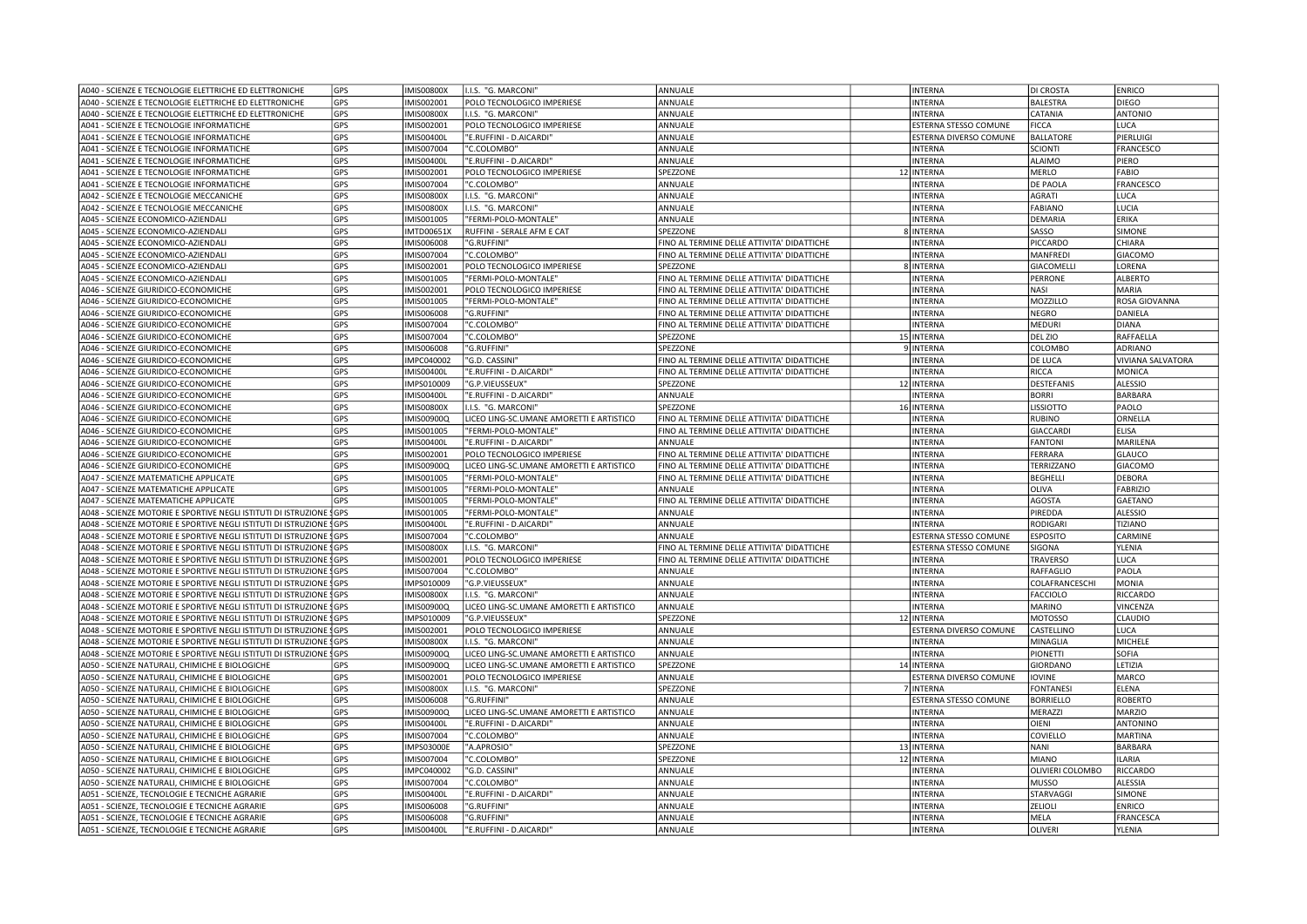| A051 - SCIENZE, TECNOLOGIE E TECNICHE AGRARIE                       | GPS        | IMIS00400I        | "E.RUFFINI - D.AICARDI"                  | ANNUALE                                    | <b>INTERNA</b>        | GIARRATANA        | SALVATORE              |
|---------------------------------------------------------------------|------------|-------------------|------------------------------------------|--------------------------------------------|-----------------------|-------------------|------------------------|
| A052 - SCIENZE, TECNOLOGIE E TECNICHE DI PRODUZIONI ANIMALI GPS     |            | IMIS006008        | "G.RUFFINI'                              | SPEZZONE                                   | 8 INTERNA             | PATA              | FRANCESCA              |
| A054 - STORIA DELL'ARTE                                             | GPS        | IMIS006008        | "G.RUFFINI'                              | FINO AL TERMINE DELLE ATTIVITA' DIDATTICHE | ESTERNA STESSO COMUNE | DIODATO           | FRANCESCA              |
| AA24 - LINGUE E CULTURE STRANIERE NEGLI ISTITUTI DI ISTRUZIONE GPS  |            | IMPC040002        | "G.D. CASSINI'                           | SPEZZONE                                   | 11 INTERNA            | SPADARO           | <b>MARA</b>            |
| AA24 - LINGUE E CULTURE STRANIERE NEGLI ISTITUTI DI ISTRUZIONE GPS  |            | IMIS00900Q        | LICEO LING-SC.UMANE AMORETTI E ARTISTICO | SPEZZONE                                   | 9 INTERNA             | MANGIALARDI       | MARIA                  |
| AA24 - LINGUE E CULTURE STRANIERE NEGLI ISTITUTI DI ISTRUZIONE GPS  |            | <b>IMIS00400I</b> | "E.RUFFINI - D.AICARDI'                  | ANNUALE                                    | <b>INTERNA</b>        | SALEPPICHI        | LORENZO                |
| AA24 - LINGUE E CULTURE STRANIERE NEGLI ISTITUTI DI ISTRUZIONE GPS  |            | IMIS001005        | 'FERMI-POLO-MONTALE"                     | SPEZZONE                                   | 14 INTERNA            | CHIRIELEISON      | MARCO                  |
| AA24 - LINGUE E CULTURE STRANIERE NEGLI ISTITUTI DI ISTRUZIONE GPS  |            | IMIS00400I        | "E.RUFFINI - D.AICARDI                   | FINO AL TERMINE DELLE ATTIVITA' DIDATTICHE | <b>INTERNA</b>        | CALZIA            | ANNALISA               |
| AA24 - LINGUE E CULTURE STRANIERE NEGLI ISTITUTI DI ISTRUZIONE GPS  |            | <b>IMIS00400I</b> | "E.RUFFINI - D.AICARDI'                  | FINO AL TERMINE DELLE ATTIVITA' DIDATTICHE | <b>INTERNA</b>        | GUGLIELMINO       | FRANCESCA              |
| AB24 - LINGUE E CULTURE STRANIERE NEGLI ISTITUTI DI ISTRUZIONE GPS  |            | IMIS001005        | 'FERMI-POLO-MONTALE'                     | ANNUALE                                    | <b>INTERNA</b>        | PANETTA           | VALENTINA              |
| AB24 - LINGUE E CULTURE STRANIERE NEGLI ISTITUTI DI ISTRUZIONE IGPS |            | IMIS00400I        | "E.RUFFINI - D.AICARDI'                  | ANNUALE                                    | <b>INTERNA</b>        | MADDALENA         | ANNA                   |
| AB24 - LINGUE E CULTURE STRANIERE NEGLI ISTITUTI DI ISTRUZIONE GPS  |            | IMIS007004        | "C.COLOMBO"                              | ANNUALE                                    | <b>INTERNA</b>        | FREZZA            | GABRIELLA              |
| AB24 - LINGUE E CULTURE STRANIERE NEGLI ISTITUTI DI ISTRUZIONE GPS  |            | IMPS010009        | "G.P.VIEUSSEUX"                          | FINO AL TERMINE DELLE ATTIVITA' DIDATTICHE | <b>INTERNA</b>        | D'ANGELO          | <b>BARBARA</b>         |
| AB24 - LINGUE E CULTURE STRANIERE NEGLI ISTITUTI DI ISTRUZIONE GPS  |            | IMIS006008        | "G.RUFFINI'                              | ANNUALE                                    | <b>INTERNA</b>        | CARLINI           | PATRIZIA               |
| AB24 - LINGUE E CULTURE STRANIERE NEGLI ISTITUTI DI ISTRUZIONE GPS  |            | <b>IMPS03000E</b> | "A.APROSIO"                              | FINO AL TERMINE DELLE ATTIVITA' DIDATTICHE | <b>INTERNA</b>        | CRISTIANI         | LAURA                  |
| AB24 - LINGUE E CULTURE STRANIERE NEGLI ISTITUTI DI ISTRUZIONE GPS  |            | IMIS001005        | 'FERMI-POLO-MONTALE"                     | SPEZZONE                                   | 10 INTERNA            | GRAFFEO           | <b>CRISTINA</b>        |
| AB24 - LINGUE E CULTURE STRANIERE NEGLI ISTITUTI DI ISTRUZIONE IGPS |            | IMIS00900Q        | LICEO LING-SC.UMANE AMORETTI E ARTISTICO | ANNUALE                                    | <b>INTERNA</b>        | FANTIN            | LUCA                   |
| AB24 - LINGUE E CULTURE STRANIERE NEGLI ISTITUTI DI ISTRUZIONE GPS  |            | IMIS001005        | "FERMI-POLO-MONTALE"                     | ANNUALE                                    | <b>INTERNA</b>        | CIARLA            | MARILISA               |
| AB24 - LINGUE E CULTURE STRANIERE NEGLI ISTITUTI DI ISTRUZIONE GPS  |            | IMIS007004        | "C.COLOMBO'                              | ANNUALE                                    | <b>INTERNA</b>        | MULAS             | <b>STEFANO</b>         |
| AB24 - LINGUE E CULTURE STRANIERE NEGLI ISTITUTI DI ISTRUZIONE IGPS |            | <b>IMIS00400L</b> | "E.RUFFINI - D.AICARDI"                  | ANNUALE                                    | <b>INTERNA</b>        | MUCILLI           | <b>ELOISA</b>          |
| AB24 - LINGUE E CULTURE STRANIERE NEGLI ISTITUTI DI ISTRUZIONE      | <b>GPS</b> | IMIS001005        | "FERMI-POLO-MONTALE"                     | ANNUALE                                    | <b>INTERNA</b>        | <b>DE DONATIS</b> | <b>ALBERTO</b>         |
| AC24 - LINGUE E CULTURE STRANIERE NEGLI ISTITUTI DI ISTRUZIONE GPS  |            | IMPC040002        | "G.D. CASSINI"                           | SPEZZONE                                   | 11 INTERNA            | COLAFRANCESCHI    | <b>TANIA</b>           |
|                                                                     |            |                   |                                          |                                            |                       |                   |                        |
| AD24 - LINGUE E CULTURE STRANIERE NEGLI ISTITUTI DI ISTRUZIONE GPS  |            | IMIS006008        | "G.RUFFINI"                              | FINO AL TERMINE DELLE ATTIVITA' DIDATTICHE | <b>INTERNA</b>        | CONTU             | <b>CLAUDIA</b>         |
| ADSS - SOSTEGNO SCUOLA SECONDARIA II GRADO                          | GPI        | IMIS007004        | "C.COLOMBO"                              | ANNUALE                                    | <b>INTERNA</b>        | <b>BOVA</b>       | <b>MAURO</b>           |
| ADSS - SOSTEGNO SCUOLA SECONDARIA II GRADO                          | GPS        | IMIS00900Q        | LICEO LING-SC.UMANE AMORETTI E ARTISTICO | SPEZZONE                                   | 12 INTERNA            | REMOTTI           | ANDREA                 |
| ADSS - SOSTEGNO SCUOLA SECONDARIA II GRADO                          | GPS        | <b>IMIS00400L</b> | "E.RUFFINI - D.AICARDI"                  | ANNUALE                                    | <b>INTERNA</b>        | PIDONE            | VALERIO                |
| ADSS - SOSTEGNO SCUOLA SECONDARIA II GRADO                          | GPS        | IMIS006008        | "G.RUFFINI'                              | FINO AL TERMINE DELLE ATTIVITA' DIDATTICHE | <b>INTERNA</b>        | CASTORELLI        | SANDRO                 |
| ADSS - SOSTEGNO SCUOLA SECONDARIA II GRADO                          | GPS        | IMIS00900Q        | LICEO LING-SC.UMANE AMORETTI E ARTISTICO | ANNUALE                                    | <b>INTERNA</b>        | GAZIELLO          | SILVIA                 |
| ADSS - SOSTEGNO SCUOLA SECONDARIA II GRADO                          | GPI        | <b>IMIS00800X</b> | I.I.S. "G. MARCONI'                      | FINO AL TERMINE DELLE ATTIVITA' DIDATTICHE | <b>INTERNA</b>        | GUIDI             | ELETTRA                |
| ADSS - SOSTEGNO SCUOLA SECONDARIA II GRADO                          | GPI        | IMIS001005        | "FERMI-POLO-MONTALE"                     | ANNUALE                                    | <b>INTERNA</b>        | <b>BRIOZZO</b>    | <b>GABRIELLA</b>       |
| ADSS - SOSTEGNO SCUOLA SECONDARIA II GRADO                          | GPS        | <b>IMIS00800X</b> | I.I.S. "G. MARCONI'                      | SPEZZONE                                   | 9 INTERNA             | CARIDI            | <b>BARBARA</b>         |
| ADSS - SOSTEGNO SCUOLA SECONDARIA II GRADO                          | GPI        | IMIS002001        | POLO TECNOLOGICO IMPERIESE               | FINO AL TERMINE DELLE ATTIVITA' DIDATTICHE | <b>INTERNA</b>        | <b>BOTTA</b>      | DAVIDE                 |
| ADSS - SOSTEGNO SCUOLA SECONDARIA II GRADO                          | GPS        | <b>IMIS00800X</b> | I.I.S. "G. MARCONI'                      | ANNUALE                                    | <b>INTERNA</b>        | VERDA             | SELENE                 |
| ADSS - SOSTEGNO SCUOLA SECONDARIA II GRADO                          | GPI        | IMIS007004        | "C.COLOMBO'                              | FINO AL TERMINE DELLE ATTIVITA' DIDATTICHE | <b>INTERNA</b>        | MAGNOLIA          | MADDALENA              |
| ADSS - SOSTEGNO SCUOLA SECONDARIA II GRADO                          | GPS        | IMPC040002        | "G.D. CASSINI'                           | SPEZZONE                                   | 12 INTERNA            | TOMARCHIO         | <b>GIUSEPPE</b>        |
| ADSS - SOSTEGNO SCUOLA SECONDARIA II GRADO                          | GPS        | IMIS002001        | POLO TECNOLOGICO IMPERIESE               | ANNUALE                                    | <b>INTERNA</b>        | FASCIANA          | <b>MONICA</b>          |
| ADSS - SOSTEGNO SCUOLA SECONDARIA II GRADO                          | GPI        | IMIS00900Q        | LICEO LING-SC.UMANE AMORETTI E ARTISTICO | FINO AL TERMINE DELLE ATTIVITA' DIDATTICHE | INTERNA               | BRANCATELLI       | MARCO                  |
| ADSS - SOSTEGNO SCUOLA SECONDARIA II GRADO                          | GPI        | <b>IMIS00400L</b> | "E.RUFFINI - D.AICARDI"                  | FINO AL TERMINE DELLE ATTIVITA' DIDATTICHE | <b>INTERNA</b>        | THOMAS            | <b>ESTHER</b>          |
| ADSS - SOSTEGNO SCUOLA SECONDARIA II GRADO                          | GPI        | IMIS001005        | "FERMI-POLO-MONTALE"                     | FINO AL TERMINE DELLE ATTIVITA' DIDATTICHE | <b>INTERNA</b>        | ARDUINO           | PAOLA MARIA            |
| ADSS - SOSTEGNO SCUOLA SECONDARIA II GRADO                          | GPI        | IMPS03000E        | 'A.APROSIO"                              | FINO AL TERMINE DELLE ATTIVITA' DIDATTICHE | <b>INTERNA</b>        | COCCOLUTO         | EMANUELE               |
| ADSS - SOSTEGNO SCUOLA SECONDARIA II GRADO                          | GPI        | IMIS001005        | "FERMI-POLO-MONTALE"                     | SPEZZONE                                   | 17 INTERNA            | ADORNO            | <b>ALESSIA</b>         |
| ADSS - SOSTEGNO SCUOLA SECONDARIA II GRADO                          | GPI        | IMIS007004        | "C.COLOMBO"                              | FINO AL TERMINE DELLE ATTIVITA' DIDATTICHE | <b>INTERNA</b>        | <b>CIPOLLONE</b>  | <b>FLAVIANO</b>        |
| ADSS - SOSTEGNO SCUOLA SECONDARIA II GRADO                          | GPS        | IMIS00400I        | "E.RUFFINI - D.AICARDI"                  | ANNUALE                                    | <b>INTERNA</b>        | HASON             | IDA                    |
| ADSS - SOSTEGNO SCUOLA SECONDARIA II GRADO                          | GPI        | IMIS001005        | "FERMI-POLO-MONTALE"                     | FINO AL TERMINE DELLE ATTIVITA' DIDATTICHE | <b>INTERNA</b>        | PARRETTA          | MARIO                  |
| ADSS - SOSTEGNO SCUOLA SECONDARIA II GRADO                          | GPI        | IMIS002001        | POLO TECNOLOGICO IMPERIESE               | FINO AL TERMINE DELLE ATTIVITA' DIDATTICHE | <b>INTERNA</b>        | SACCONE           | <b>SERGIO</b>          |
| ADSS - SOSTEGNO SCUOLA SECONDARIA II GRADO                          | GPS        | IMIS002001        | POLO TECNOLOGICO IMPERIESE               | ANNUALE                                    | <b>INTERNA</b>        | ALESSI            | <b>SOFIA</b>           |
| ADSS - SOSTEGNO SCUOLA SECONDARIA II GRADO                          | GPI        | IMIS00400I        | "E.RUFFINI - D.AICARDI                   | FINO AL TERMINE DELLE ATTIVITA' DIDATTICHE | <b>INTERNA</b>        | SICCARDI          | <b>CRISTINA</b>        |
| ADSS - SOSTEGNO SCUOLA SECONDARIA II GRADO                          | GPS        | <b>IMIS00800X</b> | I.I.S. "G. MARCONI"                      | ANNUALE                                    | <b>INTERNA</b>        | RUBERTO           | <b>IVANA FRANCESCA</b> |
| ADSS - SOSTEGNO SCUOLA SECONDARIA II GRADO                          | GPI        | IMIS00900Q        | LICEO LING-SC.UMANE AMORETTI E ARTISTICO | FINO AL TERMINE DELLE ATTIVITA' DIDATTICHE | <b>INTERNA</b>        | DI NORSCIA        | NICOLETTA              |
| ADSS - SOSTEGNO SCUOLA SECONDARIA II GRADO                          | GPI        | <b>IMIS00400I</b> | "E.RUFFINI - D.AICARDI                   | FINO AL TERMINE DELLE ATTIVITA' DIDATTICHE | <b>INTERNA</b>        | COSENTINO         | LUCA                   |
| ADSS - SOSTEGNO SCUOLA SECONDARIA II GRADO                          | GPI        | <b>IMIS00400L</b> | "E.RUFFINI - D.AICARDI                   | ANNUALE                                    | <b>INTERNA</b>        | OIENI             | <b>ELISABETTA</b>      |
| ADSS - SOSTEGNO SCUOLA SECONDARIA II GRADO                          | GPI        | IMIS00900Q        | LICEO LING-SC.UMANE AMORETTI E ARTISTICO | FINO AL TERMINE DELLE ATTIVITA' DIDATTICHE | <b>INTERNA</b>        | <b>GENTA</b>      | SILVIA                 |
| ADSS - SOSTEGNO SCUOLA SECONDARIA II GRADO                          | GPI        | IMIS002001        | POLO TECNOLOGICO IMPERIESE               | FINO AL TERMINE DELLE ATTIVITA' DIDATTICHE | <b>INTERNA</b>        | D'ERRICO          | SARA                   |
| ADSS - SOSTEGNO SCUOLA SECONDARIA II GRADO                          | GPI        | IMIS007004        | "C.COLOMBO'                              | FINO AL TERMINE DELLE ATTIVITA' DIDATTICHE | <b>INTERNA</b>        | LOMBARDI          | <b>GIUSEPPINA</b>      |
| ADSS - SOSTEGNO SCUOLA SECONDARIA II GRADO                          | GPI        | IMIS001005        | "FERMI-POLO-MONTALE"                     | FINO AL TERMINE DELLE ATTIVITA' DIDATTICHE | <b>INTERNA</b>        | <b>BERLINGO</b>   | DANIELA                |
| ADSS - SOSTEGNO SCUOLA SECONDARIA II GRADO                          | GPI        | <b>IMIS00800X</b> | I.I.S. "G. MARCONI"                      | ANNUALE                                    | <b>INTERNA</b>        | <b>TUFO</b>       | DANIELE                |
| ADSS - SOSTEGNO SCUOLA SECONDARIA II GRADO                          | GPI        | IMIS00900Q        | LICEO LING-SC.UMANE AMORETTI E ARTISTICO | FINO AL TERMINE DELLE ATTIVITA' DIDATTICHE | <b>INTERNA</b>        | CALZAMIGLIA       | KARIS                  |
| ADSS - SOSTEGNO SCUOLA SECONDARIA II GRADO                          | GPI        | IMIS00400I        | "E.RUFFINI - D.AICARDI"                  | ANNUALE                                    | <b>INTERNA</b>        | DI MASI           | PAOLA                  |
| ADSS - SOSTEGNO SCUOLA SECONDARIA II GRADO                          | GPI        | IMIS001005        | "FERMI-POLO-MONTALE'                     | FINO AL TERMINE DELLE ATTIVITA' DIDATTICHE | <b>INTERNA</b>        | FONTANA           | VALENTINA              |
| ADSS - SOSTEGNO SCUOLA SECONDARIA II GRADO                          | GPI        | IMIS002001        | POLO TECNOLOGICO IMPERIESE               | FINO AL TERMINE DELLE ATTIVITA' DIDATTICHE | <b>INTERNA</b>        | <b>BORRI</b>      | <b>MICHELA</b>         |
| ADSS - SOSTEGNO SCUOLA SECONDARIA II GRADO                          | <b>GPI</b> | IMIS007004        | "C.COLOMBO'                              | FINO AL TERMINE DELLE ATTIVITA' DIDATTICHE | INTERNA               | CRISTIANI         | <b>RICCARDO</b>        |
| ADSS - SOSTEGNO SCUOLA SECONDARIA II GRADO                          | GPI        | IMIS00400I        | "E.RUFFINI - D.AICARDI'                  | FINO AL TERMINE DELLE ATTIVITA' DIDATTICHE | <b>INTERNA</b>        | ALBANI            | <b>IOLE</b>            |
| ADSS - SOSTEGNO SCUOLA SECONDARIA II GRADO                          | GPI        | <b>IMIS00800X</b> | I.I.S. "G. MARCONI'                      | ANNUALE                                    | <b>INTERNA</b>        | <b>GRANATO</b>    | LAURA                  |
| ADSS - SOSTEGNO SCUOLA SECONDARIA II GRADO                          | GPI        | IMIS00400L        | "E.RUFFINI - D.AICARDI'                  | ANNUALE                                    | <b>INTERNA</b>        | VENTO             | ROBERTA                |
|                                                                     |            |                   |                                          |                                            |                       |                   |                        |